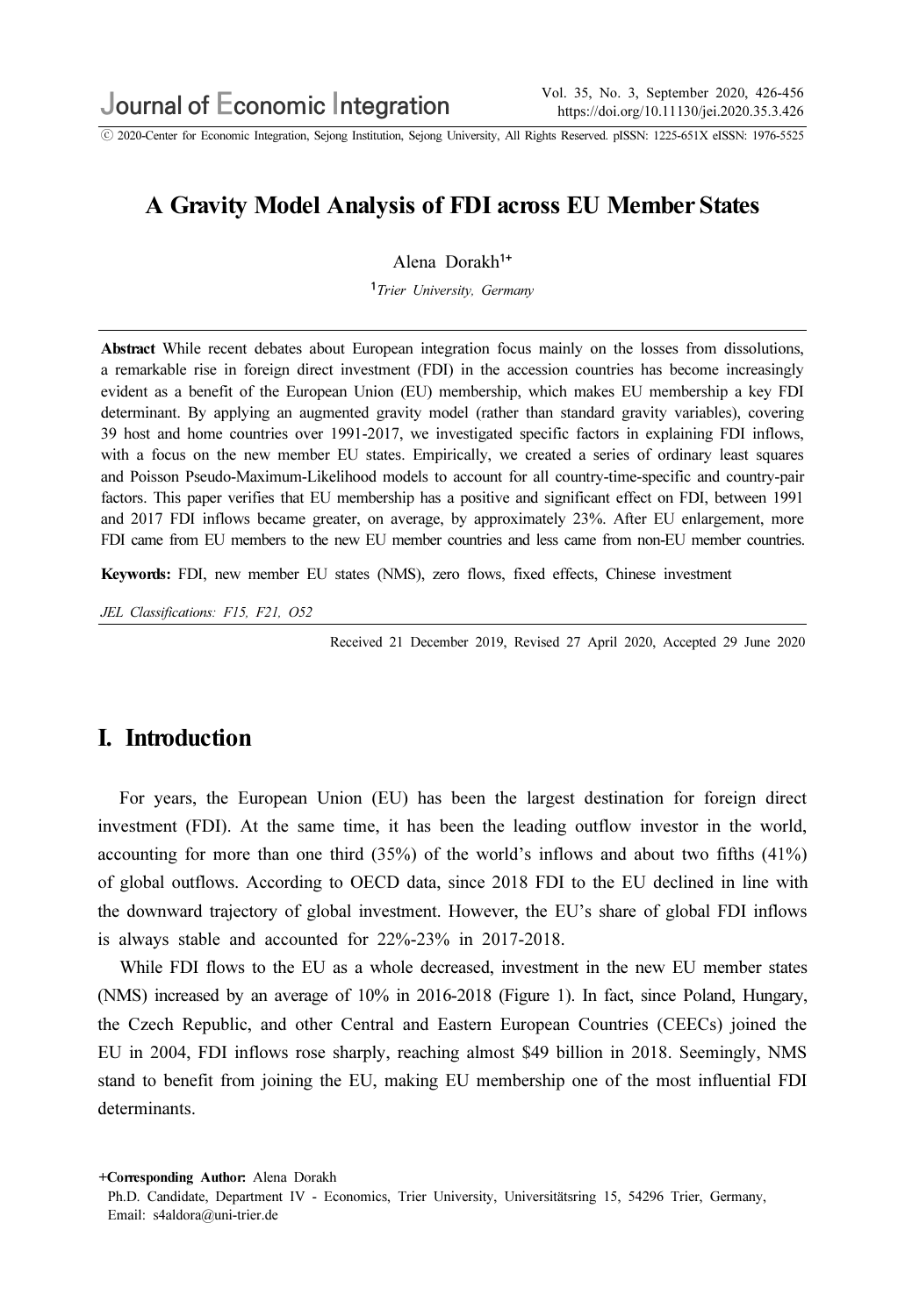

Figure 1. Foreign direct investment inflows to the european union (EU) and new EU member states (USD million)



More than 70% of FDI to the NMS come from a few large investors within the EU. The leading investment partners are Germany, France, Austria, the Netherlands, and Luxembourg. The most attractive destinations are Poland, Hungary, the Czech Republic, and Slovakia.

Before the EU enlargement in 2004, EU founders and early members enjoyed the lowest trade and operation costs compared with the largest non-EU economies (the U.S., China, Japan, and Russia), as well as compared with the rest of the world. Within the enlarged EU, the accession countries offered new markets, competitive production costs, and relatively low limitations for the flow of goods and capital across borders. Basically, with the formation of the EU, trade and FDI fell between EU and non-EU members, while intra-EU FDI rose. FDI inflows to NMS have increased drastically. Thus, EU membership had a prominent role in fostering FDI growth in the NMS. Furthermore, FDI inflows have grown much faster than either GDP or trade in the EU (Figure 2).



(Source) Calculated and drawn by the author based on the World Bank and OECD data.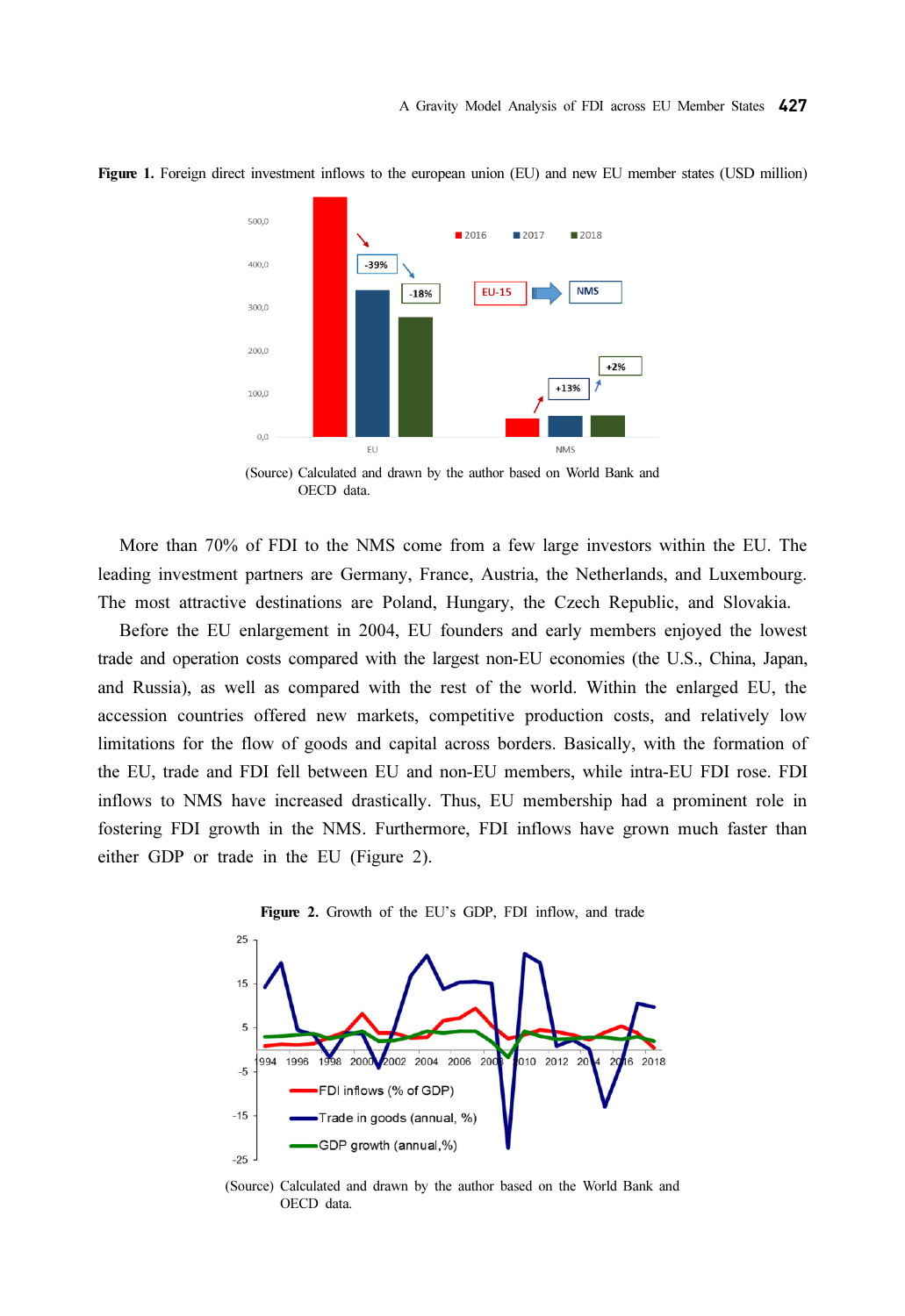Figure 2 identifies the important links connecting FDI and GDP growth: the richer and larger countries became, the bigger and more intense the FDI inflows that occur. Economy size matters. It is clear evidence of strong gravity in the FDI patterns. Meanwhile, differences in trade and FDI growth assume that FDI is mainly complementary to trade, rather than a substitute for it. Low trade costs and cost of production, which capture differences in factor endowments, facilitate more FDI. Similarly, higher labor cost makes the cost of production larger and reduces FDI. For accession countries in the EU enlargement, the most relevant FDI determinants are market-seeking (horizontal FDI) and efficiency-seeking (vertical FDI).

EU enlargement was not a single event, and it continued for some time, designing new determinants and forms of FDI across countries over time. Besides traditional forms of FDI, further relaxation of FDI frictions in current integrations also triggered investment in technology capital.

This coincided with the remarkable rise of Chinese investment in the framework of EU-China technology transfer. While developed countries still account for the dominant part of the EU's FDI inflows, the share of Chinese investment in the EU has doubled over the last five years. This produced a new knowledge-capital model of FDI, as well as a complex vertical FDI strategy. In recent years, policymakers in the EU have liberalized their policies to attract more FDI. At the same time, they screen purchases by foreign companies that target Europe's assets. In other words, governments are increasingly interested in the determinants and reasons for FDI activity in the EU, and particularly in the NMS.

The goal of this paper is to examine the patterns of FDI across the EU; to identify FDI determinants in selected EU member countries; and, most importantly, to estimate whether and how much EU membership promotes FDI to accession countries.

Stimulated by the influential FDI and trade papers that evaluate FDI determinants, we created a gravity model for 6 host and 33 source countries over the period 1991-2017. The key adjustment that we proposed to gravity estimates is to allow for possible simultaneous FDI diversion as well as FDI creation of EU membership in the EU countries. Our empirical analysis provides solutions for challenges in gravity estimation, such as not accounting for multilateral resistance, the omission of zero and negative observations, and endogeneity of EU variables, which lead to severe estimation bias. Capitalizing on the latest literature, we propose a comprehensive estimating gravity specification with a full set of fixed effects that simultaneously identify the impact of bilateral and unilateral FDI determinants. The paper is structured as follows. In Section II, we provide the most influential FDI theories and review the empirical literature on FDI determinants. In Section III, we describe the stages of the analysis and report our empirical results. Section IV includes conclusions and policy implications.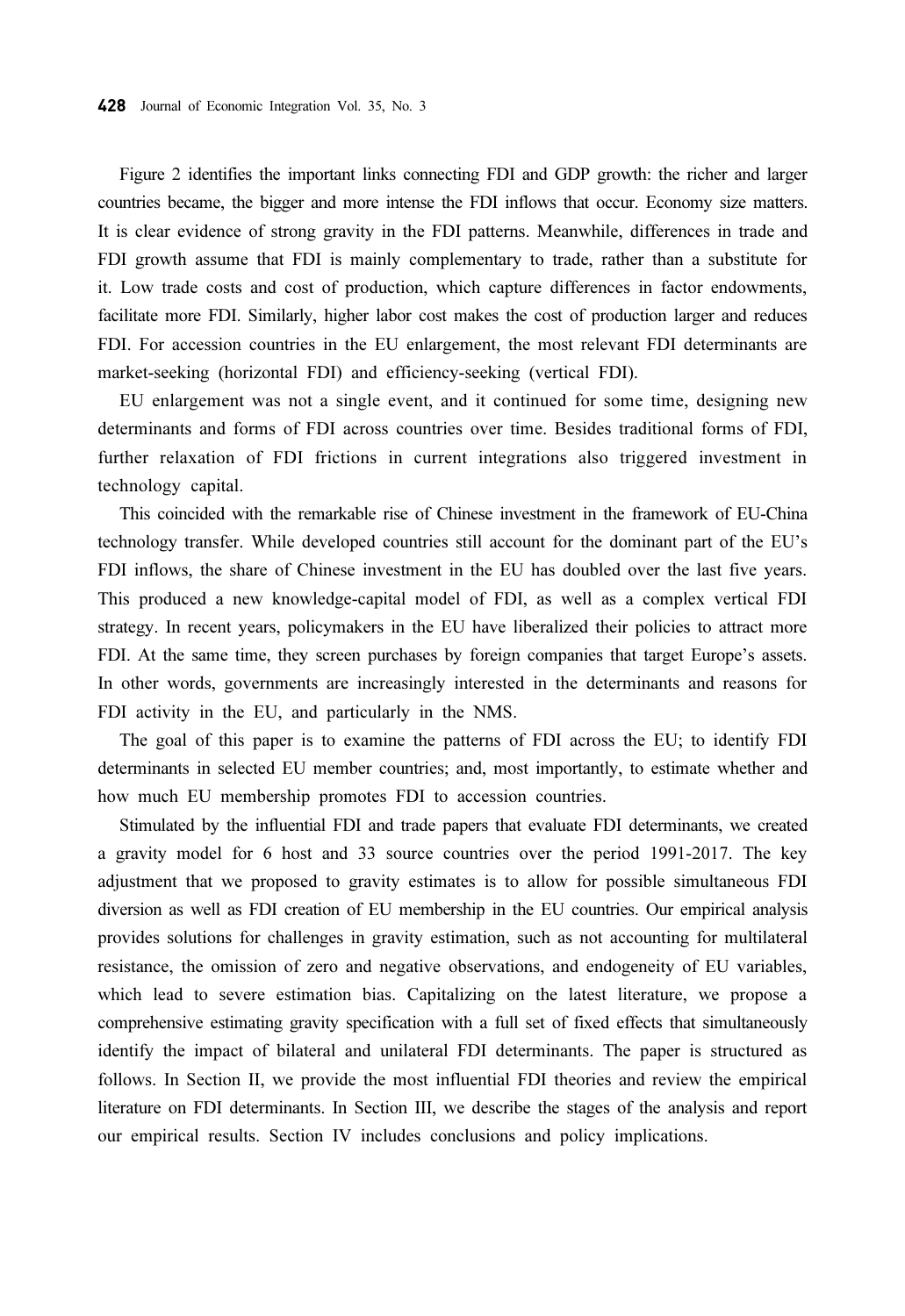## II. Theoretical Background of the FDI

### A. Theories of FDI

FDI is a complex phenomenon that cannot be explained by a single universal theoretical model. Determinants of FDI vary across countries and regions and change their nature over time. They are better understood using a variety of theories, which are mostly derived from the Neoclassical Trade Theory with the New Trade Theory (NTT), as well as from Theory of industrial organization (Figure 3).



(Source) Drawn by the author.

As seen in Figure 3, until the 1950s, FDI was entirely explained within the traditional neoclassical theory of international capital movements (MacDougall, 1960; Mundell, 1957), where FDI is a result of capital flowing from the capital-abundant countries to the capital-scarce countries. In fact, FDI between countries of similar size and relative factor endowments are not observable. However, over the last five decades, developed countries, which are capitalabundant, have received a larger share of FDI flows (World Investment Report, 2018). Another critical point of neoclassical FDI theory is that under perfect competition a firm is not considered as an independent economic agent that confronts the theory of industrial organization.

Alternatively, within the theory of industrial organization, many conceptual frameworks have been proposed to explain why firms internationalize production and become multinational corporations (MNCs) (Figure 3). One of them is the theory of product life cycle, which was developed by Vernon (1966). According to this theory, firms begin FDI activity abroad when an innovative product reaches maturity in the source country. Initially, firms create a product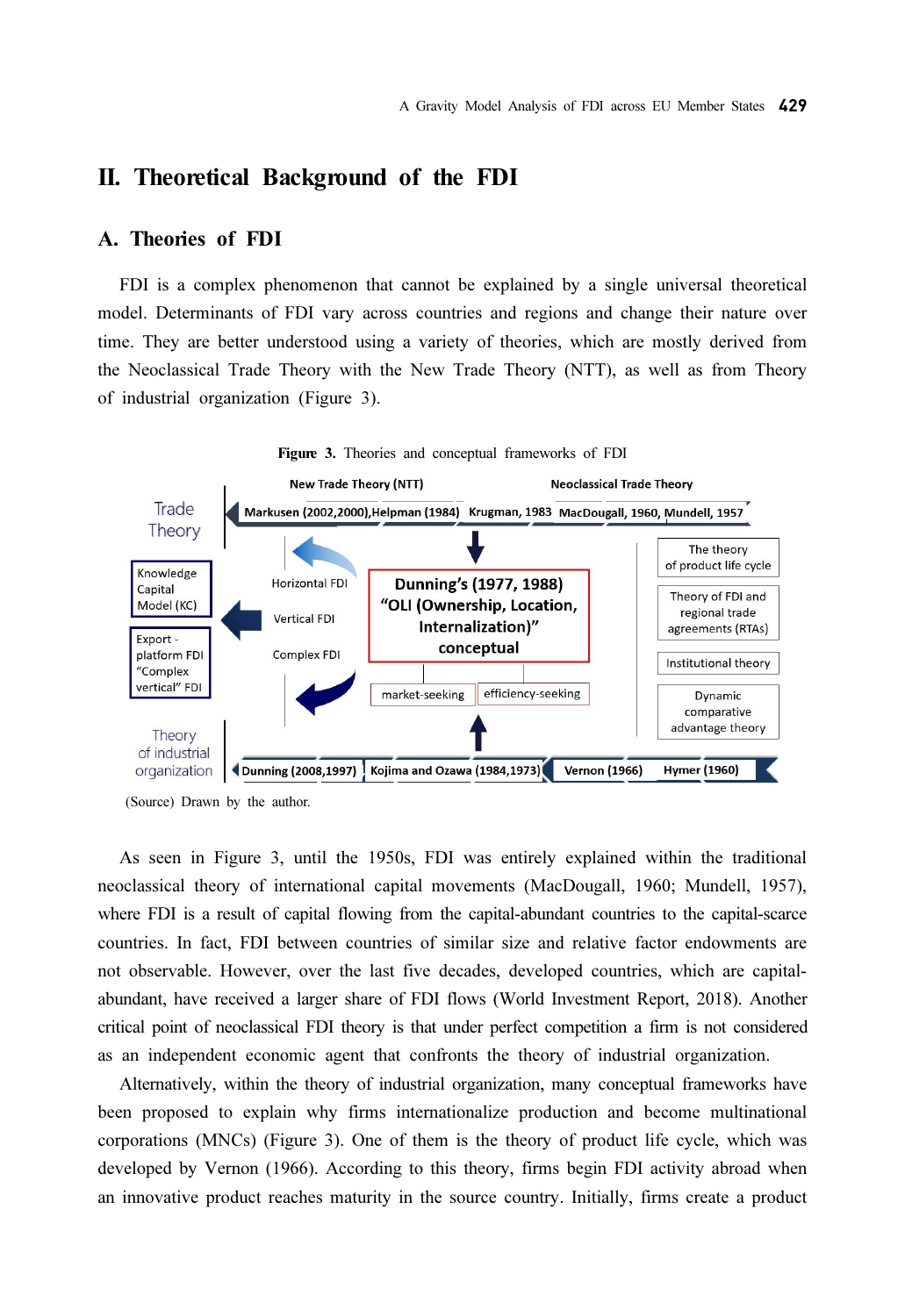for the domestic market and export the surplus. Then, to become more competitive domestically, the producer invests in manufacturing facilities in other countries. While this theory explains the shift from export to FDI, it does not sufficiently explain the determinants of FDI. In this case, FDI is motivated by firm-specific factors without a consideration for the local factors of host countries.

The shortcomings of the previous theories led to Dunning's (1977) "OLI (Ownership, Location, Internalization)" conceptual framework that later became a canon of FDI determinants, integrating elements from trade and international business literature. According to the theory, there are two main reasons for firms to become MNCs: market-seeking and efficiency-seeking. The first type of FDI activity implies that firms intend to overcome the geographical and cultural distance between countries for getting access to new foreign markets. The second type of FDI implies the investment activity between countries based on a difference in relative factor endowments.

From the late 1970s, following the development of the NTT, MNCs become visible, and FDI determinants were explicitly modeled. The NTT gives two main reasons for a firm to internationalize production: market access and efficiency-seeking within the frameworks of horizontal and vertical FDI (Figure 3).

Horizontal FDI refers to producing goods in foreign countries when the benefits of producing abroad outweigh the losses of economies of scale from producing at home. Access to new markets seems to be a more common reason for multinational FDI activity. In this case, horizontal FDI occurs mostly between developed countries with similar factor endowments and market size. The proximity of the host markets allows firms to save trade costs but induces the fixed costs of creating a new plant abroad. In fact, MNCs prefer to enter the foreign market via FDI rather than through exporting with higher trade costs. Hence, horizontal firms intend to save trade frictions (transportation costs, tariffs, and other trade barriers to entry to the host market), so horizontal FDI substitutes for trade.

Vertical FDI is related to the growing fragmentation of the production process to decrease cost. Here, MNCs locate each production stage in the country with the more competitive factors of production. Reducing transportation and operation costs between developed and developing countries boosts the efficiency-seeking strategy of the MNCs. Due to the fact that vertically integrated companies split up the production process across the different locations and to reduce trade costs, so vertical FDI completes trade.

For a long time, horizontal and vertical FDI models have been treated as two different strands in the literature. Twenty years ago, Markusen (2002) combined the horizontal and vertical models into a hybrid framework, called the Knowledge Capital Model (KC) (Figure 3). The main advantage of the KC is that national, horizontal, and vertical multinational firms can coexist, based on various host- and source-country characteristics. Namely, vertically integrated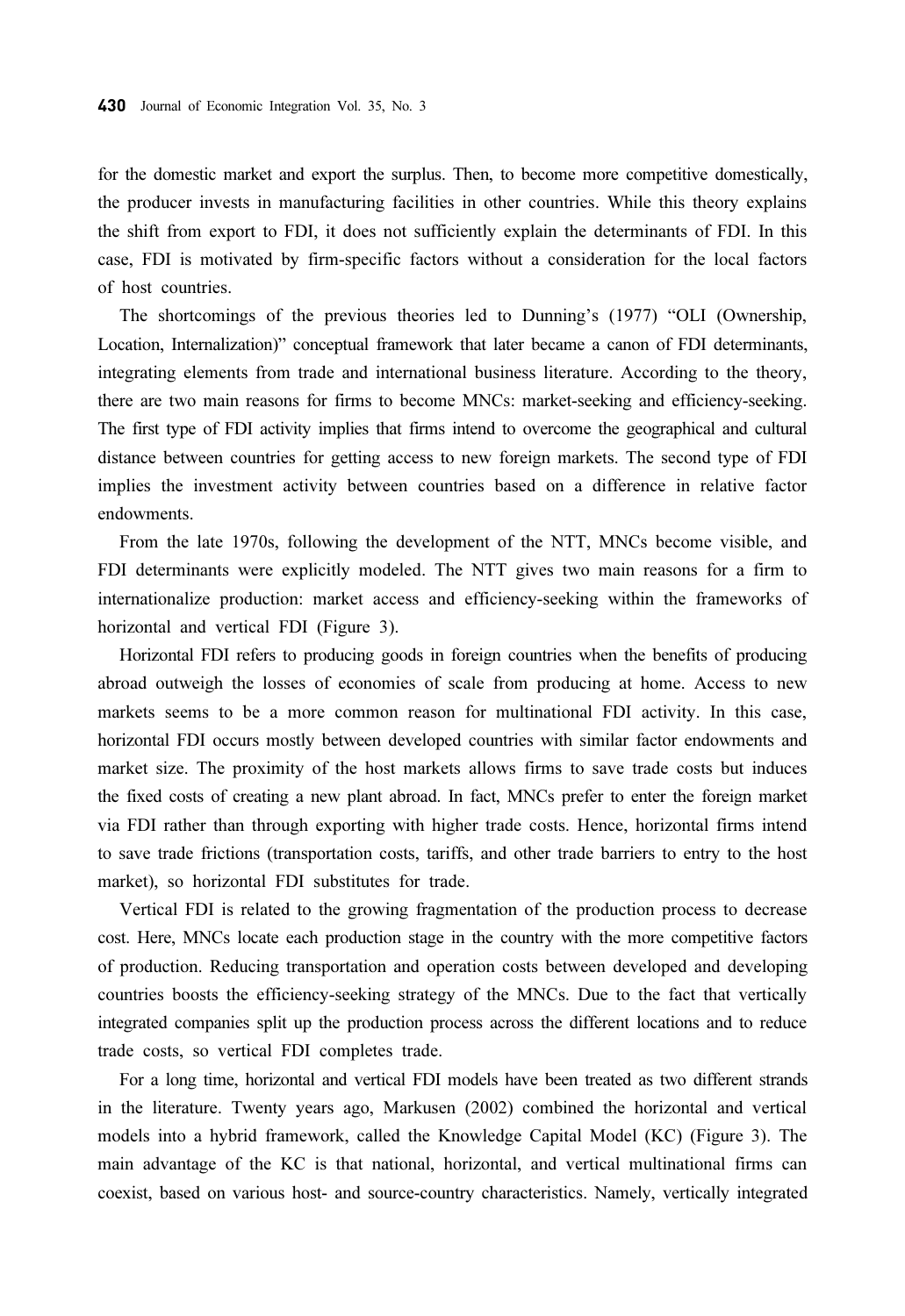MNCs locate their headquarters services (R&D, advertising) in the skilled-labor, capitalabundant parent country and move their unskilled-labor activities to the host country abundant in unskilled labor. When the main part of the output comes back to the home country, this two-country FDI is known as "pure vertical FDI" (Markusen, 2002). Because those vertical MNCs will re-export products back to their home country, the impact of the surrounded market potential will be ambiguous. Recently, the KC model was extended in many directions (Bergstrand & Egger, 2007; Markusen, 2013). One of the most important extensions of this framework is that, in addition to the human capital, physical capital was incorporated into the FDI model.

Another important extension of the KC model has supported Baltagi, Egger, and Pfafermayr (2007), who implies inclusion of an agglomeration effect in the model. This type of FDI is known as a "complex vertical FDI," (Figure 3) and it occurs when a multinational firm decides to relocate the aspects of its production processes in different neighboring countries with more favorable factor conditions. Broadly speaking, the complex vertical MNCs exploit relative factor-price differentials by splitting up and relocating their production in a complex manner. As in the pure vertical model, MNCs locate their headquarters services (management, R&D, and advertising) in the skilled-labor parent country, but in contrast to the pure model, MNCs put their unskilled-labor activities not only in the host country but also in a neighboring third country. As expected, all partners benefit—and more importantly—the third country benefits from the complex FDI model (Blonigen, Davies, Waddell, & Naughton, 2007).

Overall, according to both horizontal and KC models, there is a positive relationship between similarity in relative country size and FDI activity. On the contrary, in all types of vertical models, similarity in country size does not play any role in the determination of FDI.

In general terms, theories of FDI explain only part of the determinants of FDI. Real-world trends have led to a substantially larger number of factors that trigger the FDI activity and require empirical investigation.

### B. Review of the empirical literature on FDI determinants

The amount of empirical FDI literature is large, and we have referred to the most frequently cited papers for our analysis. We considered papers that distinguish robust determinants of FDI distribution in the EU, particularly, in the NMS. We mainly examined trade gravity literature that allowed us, by analogy, to establish and test causal links between bilateral FDI flows and their determinants in selected countries. We also studied papers that recognize EU membership as a key determinant of increasing FDI inflows in the NMS. Consistent with the highly recommended trade papers (Anderson & Van Wincoop, 2003; Yotov et al., 2016) and FDI studies (Blonigen et al., 2007; Brainard, 1997; Pain, 1993; Welfens & Baier, 2018), we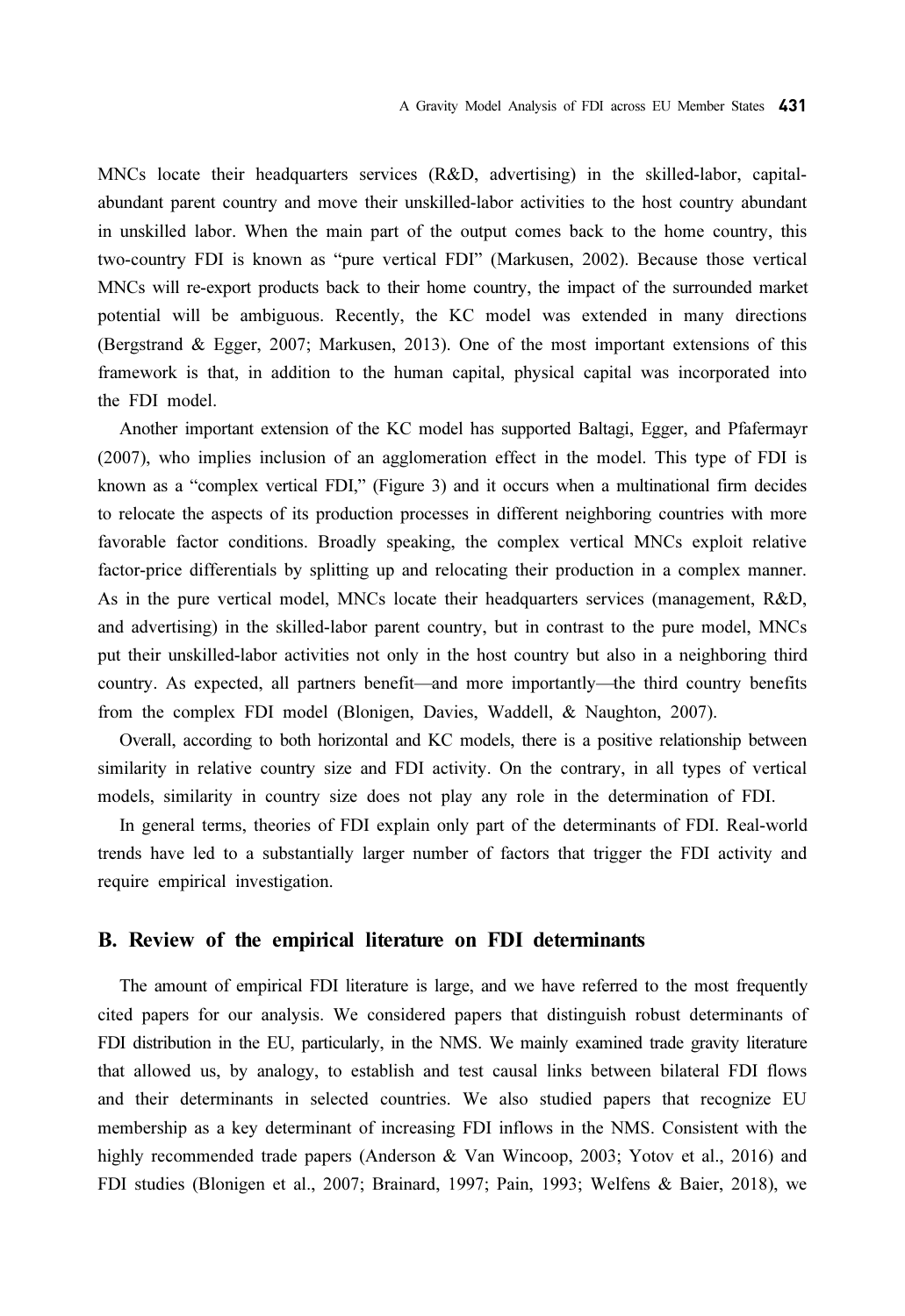confirmed that the best fitting model for estimating determinants of bilateral FDI flows is a gravity model. Namely, canonical gravity models indicate a negative impact of the geographical distance between the countries of origin and destination. Just the opposite, there is a positive impact of GDP on FDI flows, in our case.

In the early days, the standard gravity model was applied mostly to horizontal FDI (Blonigen, 2005; Blonigen et al., 2007), but recent methodology of the structural gravity model provides further foundations that combine horizontal and vertical FDI (Baier, Yotov, & Zylkin, 2019; Bergstrand & Egger, 2007; Bruno, Campos, Estrin, & Meng, 2017; Carr, Markusen & Maskus, 2001), setting KC and complex vertical FDI.

Despite the fact that the FDI patterns show clear gravity characteristics, the empirical literature focuses mainly on estimation of the trade gravity model and only partly focuses on FDI. The most influential study in this area comes from Baier and Bergstrand (2007), who first designed a panel data FDI analysis and showed that an instrumental variable approach is not sufficient due to the endogeneity issue. In parallel with trade literature, many of the current FDI models present challenges with gravity estimations and suffer biases, which should be avoided. To do so, we extended earlier literature and applied for FDI gravity model practice recommendations from some influential new papers (Anderson, Larch, & Yotov, 2017, 2019; Baier et al., 2019). Specifically, we used an estimation of the structural FDI gravity model, modified to account for the multilateral resistances with appropriate set fixed effects. For FDI gravity, this approach has not been massively applied. Thus, we implemented these latest developments from the literature.

To obtain reliable estimates of the FDI gravity model, we first created a model with country-specific fixed effects to cover the origin- and destination-country individual factors. Second, to adequately control for the dynamic forces in our model, we combined country-specific fixed effects with time. Third, we added pair-fixed effects as a powerful tool to avoid endogeneity and control for all time-invariant bilateral costs. In the end, we tested a model with a full set of fixed effects with mixed ordinary least squares (OLS) and Poisson Pseudo-Maximum-Likelihood (PPML) estimators.

One clear drawback of the current practice of estimating an FDI model is the presence of zero and negative values in the FDI data. In this case, the widely used OLS estimator is not acceptable because data is simply dropped from the estimation sample when the values are transformed into a logarithmic form. Often, authors (Blonigen et al., 2007; Campos & Kinoshita, 2008; Davies, 2003) avoided this challenge by measuring FDI as a stock variable or by using MNCs affiliate sales as a dependent variable. By quantifying FDI in stock metrics, all positive and negative changes in FDI values were offset during the year. It could be a decision, but FDI stock is a static variable that implies an investment position of a country only at one specific time, at the end of the year, for example. Multinational affiliate sales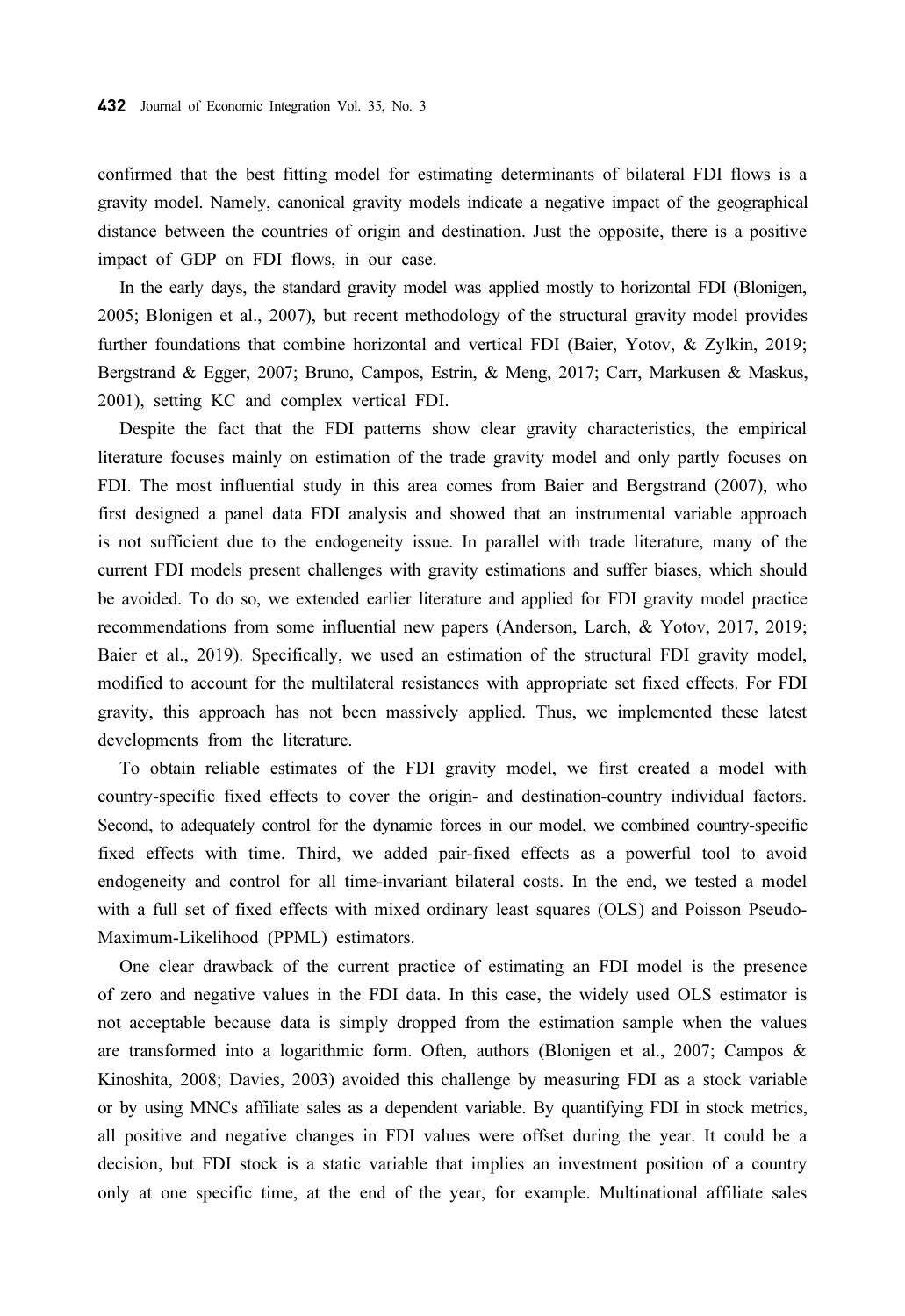(Asiedu, 2006; Carr, Markusen, & Maskus, 2001; Gupta, 2017) identified effects of the plant location decision and represented more firm-level polices, rather than macro-level objectives.

Alternatively, FDI is measured as a share of FDI values in GDP or taken in the model as a variable of FDI inflows per capita. Sometimes, FDI flows can be quantified as a percentage of gross fixed capital formation for the country (Contessi & Weinberger, 2009). However, these variables provide a measure of the relative size of FDI. To estimate models for the total value of FDI and its dynamic patterns, a flow variable is a better metric for FDI. From this point of view, we extended the FDI literature (Brainard, 1997; Dellis, Sondermann, & Vansteenkiste, 2017; Wong & Tang, 2011) and suggested a value of FDI flows as a dependent variable, which would also be more appropriate for measuring integration.

On the contrary, the value of FDI flows is a dynamic variable and should be expressed in logarithmic form. The challenge of negative and zero FDI values are also sustained. The problem has become more pronounced recently because there is a considerable decline and disinvestment in global FDI flows across all countries. To avoid the negative magnitude for logarithmic transformation, often negative and zero FDI values are removed from the sample. As a result, disinvestment or reinvestment outside the country is not counted, and FDI inflows may be underestimated. The specification becomes theoretically inconsistent.

As an econometric solution, we suggest replacing negative numbers of FDI flows with a very small constant, the value of one dollar, for instance. This approach is convenient and could be effective for our model because the dependent variable is measured in millions and adding a completely arbitrary value does not disturb the interpretation of the coefficients. Even the double-log model can be estimated without throwing these country pairs out of the sample.

To solve the problem of zero FDIszero FIDs, we followed Silva and Tenreyro (2006) by using the PPML estimator, which is also a valid method to account for the presence of heteroscedasticity in the sample.

While the main gravity determinants of FDI are mostly established in previous studies, the question of how EU membership affects FDI inflows to the accession countries remains uncertain. Initially, empirical studies for selected countries included a cross-country analysis and treated the entire region jointly (Brakman, 2008; Smarzynska & Wei, 2000). Later, some authors identified the main reasons for inward FDI flows to a single country or group of countries in the EU (Cieślik, 2017, 2019; Pirlogeanu, 2017). The most advanced recent study is the paper by Bruno et al. (2017), in which the authors create a model for bilateral FDI flows of 35 OECD countries from 1985 to 2012 with pair- and time-fixed effects. They applied the study directly to BREXIT, assuming that losses will be opposite to the gains from EU membership. Another important study about the effects of BREXIT on FDI flows in the EU comes from Welfens and Baier (2018), where the authors examined the period from 1985 to 2012 for a data set of 34 OECD countries, using PPML dyadic fixed estimations. In contrast to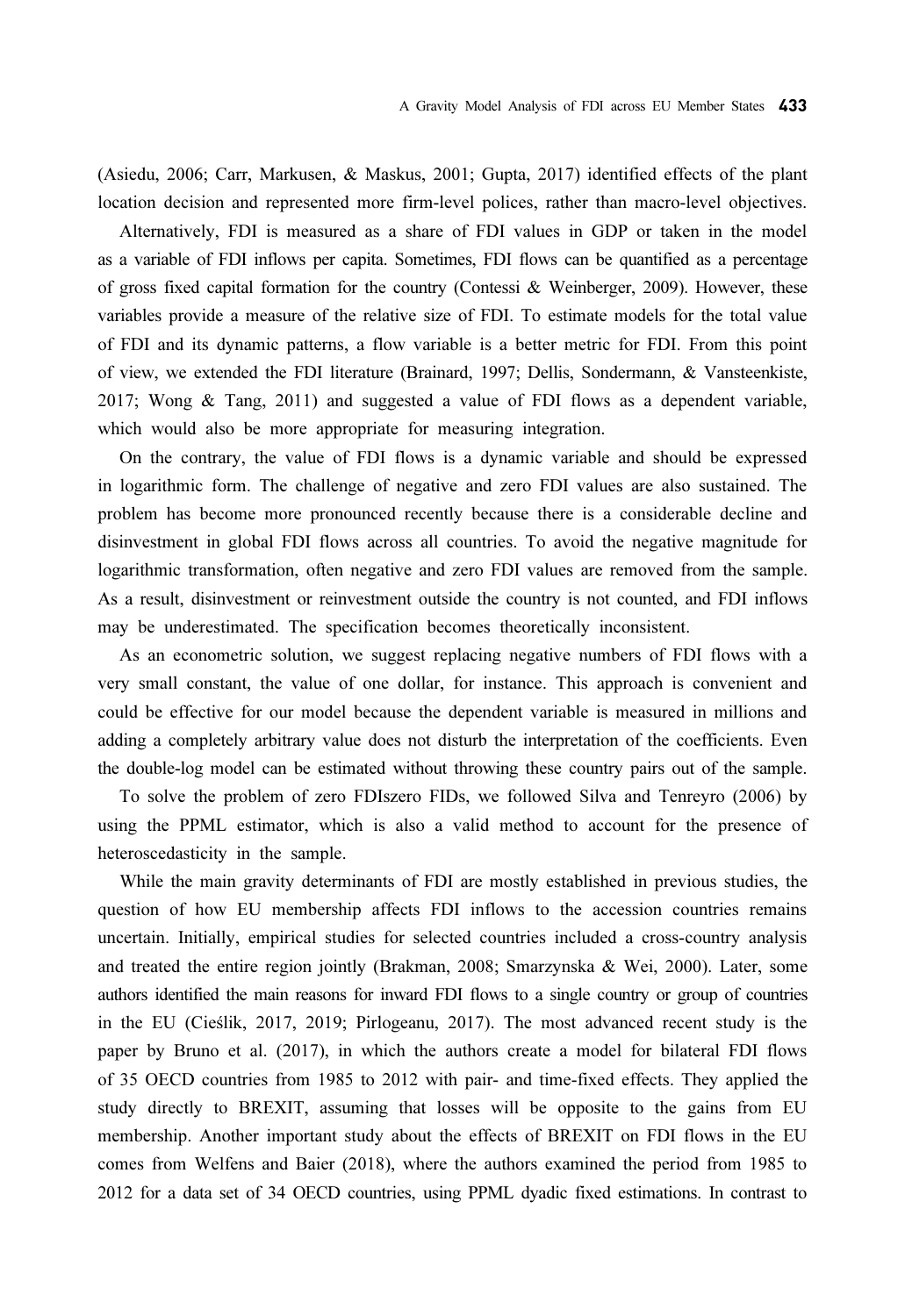our goal, these papers emphasized the impact on FDI of leaving—instead of joining—the EU.

A recently published working paper by Sondermann and Vansteenkiste (2019) concluded that bilateral FDI inflows are at least 50% higher if both host and source countries are in the EU. This is mainly determined through the effects of reducing trade costs and specific FDI factors.

While it is important to examine this area as a discussion about increased protectionism and while the role of EU membership is not equal for all EU members, we created and estimated diverse models. In addition to the previous literature (Bevan & Estrin, 2004; Bergstrand, Larch, & Yotov, 2015; Bruno et al., 2017), we split the impact of EU integration among the new and old EU member states. For this, we used various methods and compared our results with each other as well as with existing studies. Moreover, we showed that the announcement about future EU enlargement is even more statistically powerful for FDI activity than an official accession date.

# III. Empirical Analysis of FDI Determinants in the Selected EU **Countries**

#### A. Gravity model of bilateral FDI flows

To investigate the key factors that affect FDI, we present a series of empirical applications that estimate FDI determinants. More importantly, the EU membership effects in selected countries are estimated. Because the essential FDI gravity model was estimated with OLS (Bergstrand & Egger, 2007), we started from this traditional estimator. We used a partial equilibrium approach and preferred panel data analysis that also has the advantage of mitigating heterogeneity across countries. The theory does not have FDI implications for structural gravity estimations. By making an analogy with a new trade gravity approach for a non-linear equation, we included "remoteness indexes" or multilateral resistances, which consistently aggregate trade costs and FDI barriers to the country. Accordingly, changes in trade policy anywhere in the global system may impact FDI in any country.

To control for unobservable country-specific factors, we first included host-, origin-fixed effects, and time dummies. Next, we employed a flexible country-pair fixed effects approach to control for all time-invariant bilateral variables. To provide robustness, the regression is clustered by country pairs to account for any intra-cluster correlations at the country-pair level. Finally, we employed PPML for the model combining host- and source-time fixed effects with pair-fixed effects.

Following the idea that the impact of determinants on FDI depends on the FDI strategy,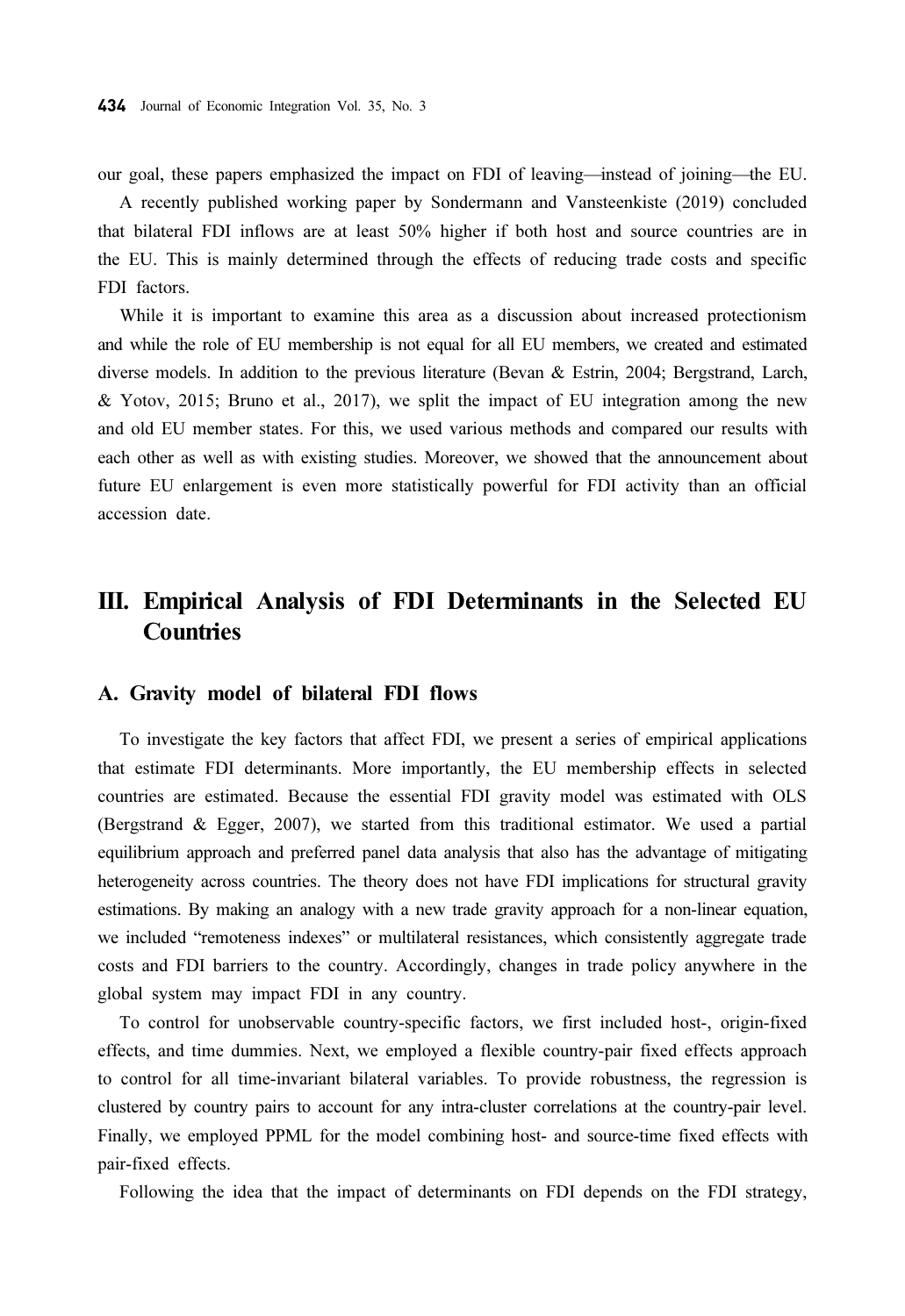we can suppose that two main groups of FDI determinants become crucial: the economic size of the country (for horizontal FDI) and the variables of factor endowments (for vertical FDI). Thus, the coefficient of the GDP is expected to be positive for the host country. Similarly, a greater labor cost makes the cost of production higher and hence causes less FDI. EU membership as a reason for FDI liberalization increases FDI inflows. Applying it for gravity theory, there is a positive correlation between FDI inflows and GDP, while FDI inflows and distance are negatively correlated. FDI is inversely related to FDI barriers.

Our FDI gravity estimation covered 39 OECD countries between 1991 and 2017. The data represents more than 70% of world FDI inflows (in millions of USD). Because all countries are OECD members, data were collected with the same methodology. Thus, the sample seems to be of relatively high quality.

Our dependent variable is bilateral FDI flows between the largest new EU member recipients (Poland, Hungary, the Czech Republic, Estonia, Slovakia, and Slovenia) and 33 origin countries. We started from the biggest investors for the selected destinations: Germany, France, Austria, the USA, UK, the Netherlands, Italy, Luxembourg, Belgium, Canada, Denmark, Australia, Chile, the Czech Republic, Estonia, Finland, Greece, Hungary, Iceland, Ireland, Israel, Japan, Korea, Mexico, Norway, New Zealand, Poland, Portugal, Slovakia, Spain, Sweden, Switzerland, and Turkey. The main part of the sample is based on FDI inflow data by partner country from the OECD BMD4 data set over the period 1998-2013. To obtain the required level of disaggregation and provide consistent results, we extended the sample and collected the earlier (1991-1997) and the later (2014-2017) bilateral FDI data from national central banks. Overall, a number of observations was 33 (sources)\*6 (hosts)\*27 (years) = 5,346. Missing FDI values were reflected by zeros (Bevan & Estrin, 2004).

To estimate our FDI gravity model, FDI data was merged with the World Development Indicators in terms of the GDPs of the host and source countries, measured in millions of USD. As a proxy for labor costs, we used unit labor costs (ULC) data from the OECD, calculated as the ratio of total labor compensation per hour worked to output per hour worked. The gravity bilateral characteristics (distance, colony, and common language) came from the CEPII data set.

Because negative FDI flows have real economic meaning, this data cannot be eliminated without losing consistency. For our purposes, we also could not set negatives to zero because it would mean that the investment relationships between host and origin countries did not exist. Unlike true zero investment, we suggest transforming negative FDI flows to \$1. Because FDI and GDP are measured in millions, adding a completely arbitrary value should not disturb the consistency of the model. While it is indeed a strong assumption, we provide estimates for both the negative-eliminating model as well as the transforming-negatives model. We prove that dropping negatives flows would result in bias. In contrast, the estimation FDI as \$1 will be remarkably stronger than treating negatives as zero.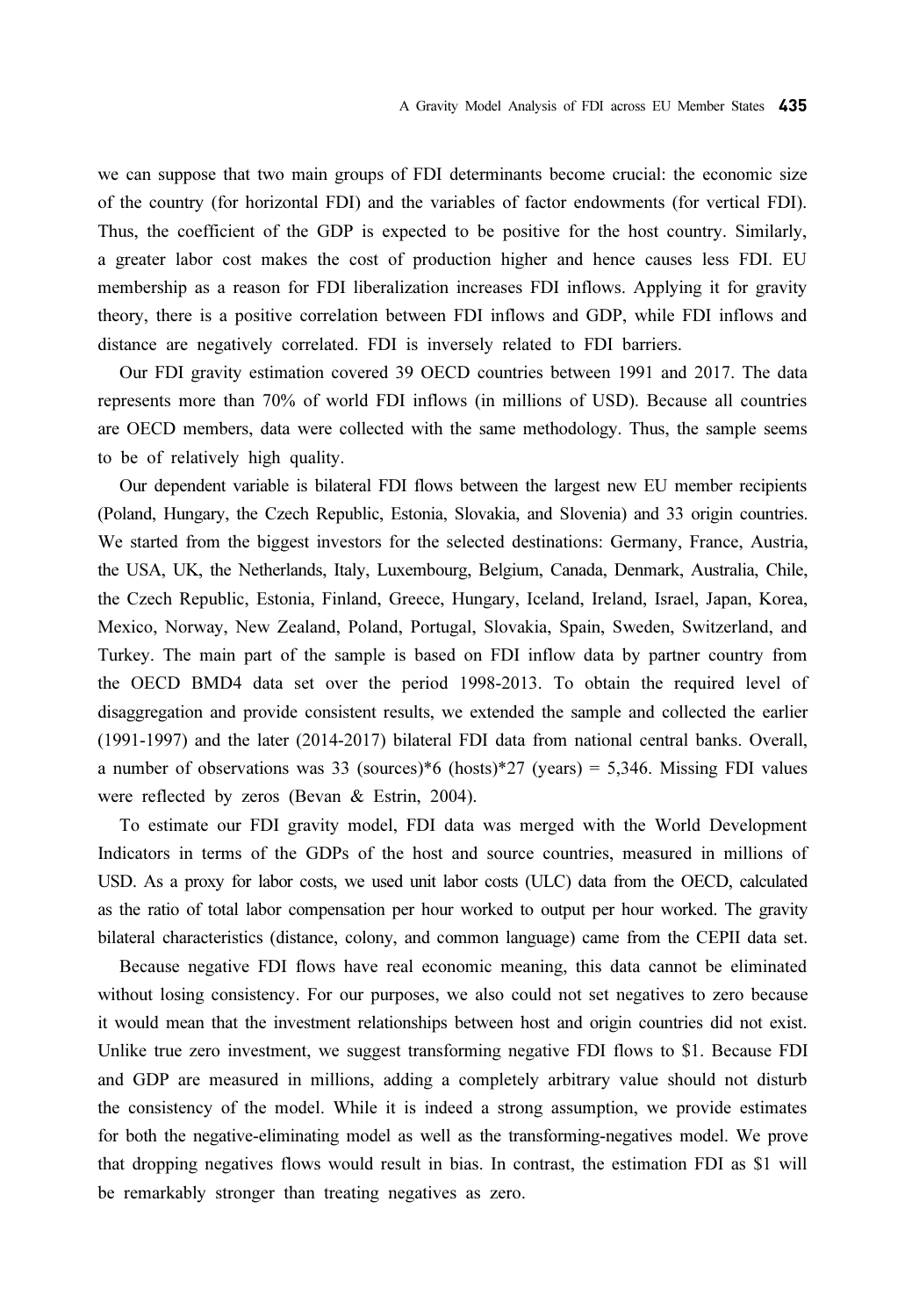Our baseline FDI gravity model with a 1-year interval data (specification 1) is:

$$
lnFDI_{ijt} = \beta_0 + \beta_1 ln GDPHost_{it} + \beta_2 GDPOrigin_{jt} + \beta_3 Indist_{ij} + \beta_4 comlangoff_{ij} + \beta_5 colony_{ij} + \beta_6 smctry_{ij} + \beta_7 ULC_{it} + \beta_8 EU\_memb_{ijt} + \beta_9 EU\_pair_{ijt} + \beta_{10} EU\_Host_{it} + \beta_{11} EEA_{ijt} + \varepsilon_{ijt},
$$
\n(1)

where  $ln FDI_{ijt}$  is the logarithm of bilateral FDI inflows to the host country *i* from origin country j at time t.  $\beta_0$  is a constant term,  $ln GDPHost_{ti}$  and  $GDPOrigin_{it}$  are the logarithms of the GDP values of host and origin countries, respectively;  $lndist_{ij}$  is the logarithm of bilateral distance (km) between capitals of countries i and j;  $comlangoff_{ij}$  denotes a dummy variable for the existence of a common official primary language between destination i and origin j countries;  $\text{colony}_{ij}$  is a dummy variable capturing the presence of colonial relationships between countries  $i$  and  $j$ ; semetry<sub>ij</sub> is an indicator if countries i and j were or are the same country;  $ULC_{it}$  is the unit labor cost in the host country *i*; and  $\varepsilon_{i,i}$  is an error term.

The main relationship of interest is the impact of EU membership on FDI. Thus, we try to provide a full set of all possible effects. Besides the traditional dummy variable  $EU\_pair_{ik}$ , that takes a value of 1 if only both  $i$  and  $j$  countries are in the EU at time  $t$ ; we further consider a dummy variable  $EU\_memb_{i\#}$  that takes a value of 1 if origin country belonged to the EU at time  $t$  and the host country does not, or *vice versa*, and it is zero otherwise. We also added a binary variable,  $EU\_Host_{ii}$ , that takes a value of 1 if the host country is in the EU and zero otherwise. To provide robustness, we include a binary variable,  $EEA_{ii}$ , if both countries at time  $t$  are in the European Economic Area (EEA). The correlation between all EU dummies does not exceed 45%, and the test for multicollinearity is at the sufficient level of 1.73.

We used various traditional and modern empirical techniques for estimating our model. Table 1 presents the first estimation outcomes.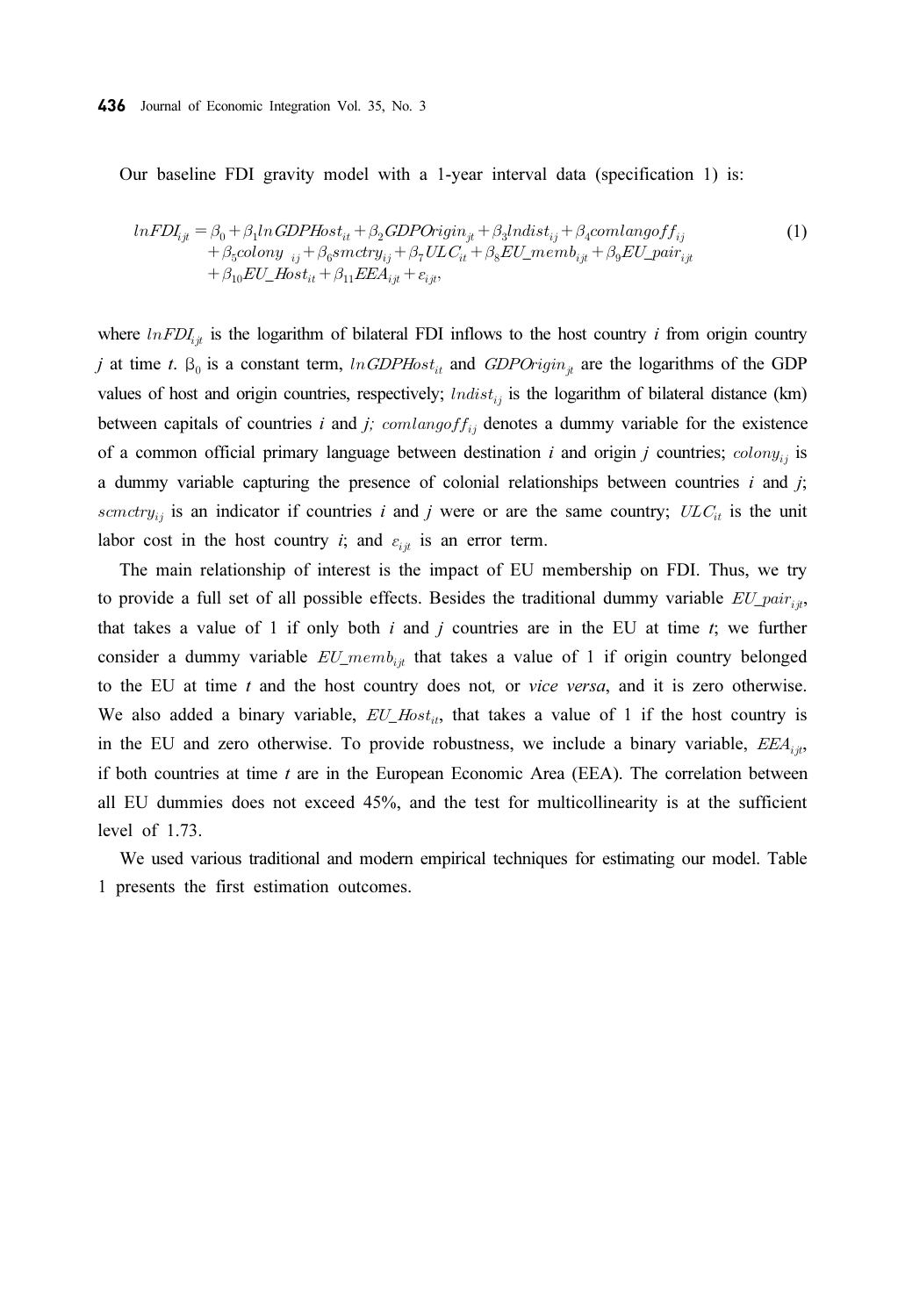| Model              | (1)           | (2)           | (3)           | (4)               | (5)           |
|--------------------|---------------|---------------|---------------|-------------------|---------------|
| Estimator          | <b>OLS</b>    | <b>RMTNS</b>  | PPML1         | PPML <sub>2</sub> | PPML3         |
| Dependent variable | lnFDI         | lnFDI         | FDI=1 USD     | $FDI=0$           | $FDI =$ .     |
|                    |               |               | if FDI<0      | if FDI<0          | if FDI<0      |
| <i>Indist</i>      | $-0.5340$     | $-0.7443$     | $-0.6137$     | $-0.6147$         | $-0.5483$     |
|                    | $(0.0802)$ ** | $(0.2537)$ ** | $(0.1792)$ ** | $(0.1794)$ **     | $(0.1747)$ ** |
| comlang off        | $-0.5353$     | $-0.3621$     | $-2.5492$     | $-2.5462$         | $-2.6470$     |
|                    | (0.3953)      | (0.3936)      | $(0.3759)$ ** | $(0.3765)$ **     | $(0.3659)$ ** |
| colony             | 1.8270        | 1.7922        | 0.8108        | 0.8104            | 0.6787        |
|                    | $(0.3684)$ ** | $(0.4078)$ ** | $(0.2851)$ ** | $(0.2854)$ **     | $(0.2813)*$   |
| smctry             | $-0.3815$     | $-0.3111$     | $-0.1166$     | $-0.1158$         | $-0.0899$     |
|                    | (0.3731)      | (0.3976)      | (0.3588)      | (0.3594)          | (0.3528)      |
| <b>InGDPHost</b>   | 0.3354        | 0.3464        | 0.1767        | 0.1767            | 0.1877        |
|                    | $(0.0467)$ ** | $(0.0474)$ ** | $(0.0250)$ ** | $(0.0250)$ **     | $(0.0260)$ ** |
| <i>InGDPOrigin</i> | 0.5504        | 0.5467        | 0.4716        | 0.4724            | 0.4458        |
|                    | $(0.0553)$ ** | $(0.0565)$ ** | $(0.1208)$ ** | $(0.1211)$ **     | $(0.1150)$ ** |
| <b>ULC</b>         | $-0.0017$     | $-0.0419$     | $-0.2599$     | $-0.2608$         | $-0.2738$     |
|                    | (0.3946)      | (0.3886)      | (0.2750)      | (0.2753)          | (0.2624)      |
| EU memb            | 0.7661        | 0.8245        | 0.7172        | 0.7175            | 0.7517        |
|                    | $(0.1815)$ ** | $(0.1768)$ ** | $(0.2591)$ ** | $(0.2596)$ **     | $(0.2519)$ ** |
| EU pair            | 1.0777        | 1.1420        | 1.1682        | 1.1713            | 1.1046        |
|                    | $(0.2602)$ ** | $(0.2580)$ ** | $(0.2920)**$  | $(0.2930)**$      | $(0.2869)$ ** |
| <b>EU</b> Host     | $-0.0234$     | $-0.1094$     | $-0.1859$     | $-0.1897$         | 0.0716        |
|                    | (0.2478)      | (0.2425)      | (0.2891)      | (0.2900)          | (0.2866)      |
| <b>EEA</b>         | $-1.1824$     | $-1.1620$     | $-1.4416$     | $-1.4454$         | $-1.3083$     |
|                    | $(0.2650)$ ** | $(0.2634)$ ** | $(0.2753)$ ** | $(0.2764)$ **     | $(0.2833)**$  |
| <b>REM</b> Host    |               | 4.7585        | 6.4298        | 6.4387            | 6.0701        |
|                    |               | $(2.1758)*$   | $(2.8415)^*$  | $(2.8455)*$       | $(2.7845)^*$  |
| REM Orig           |               | 0.2634        | 0.0397        | 0.0394            | 0.0084        |
|                    |               | (0.2699)      | (0.2275)      | (0.2278)          | (0.2166)      |
| _cons              | $-4.9067$     | $-44.4426$    | $-53.0595$    | $-53.1356$        | $-50.0844$    |
|                    | $(0.9587)$ ** | $(18.0416)^*$ | $(23.4770)*$  | $(23.5106)*$      | $(23.0111)*$  |
| $\boldsymbol{N}$   | 4016          | 4016          | 5346          | 5346              | 4469          |
| r2                 | 0.4610        | 0.4661        | 0.2400        | 0.2392            | 0.2779        |
| RESET p-value      | 0.000         | 0.001         | 0.218         | 0.215             | 0.034         |

Table 1. Estimation Results of FDI Gravity Equation

(source) authors' calculations with stata 15.0

(notes) standard errors in parentheses:  $+p < 0.10$ ,  $\binom{*}{p} < .05$ ,  $\binom{*}{p} < .01$ 

Column 1 reports the pure OLS results with the logarithm of FDI as a dependent variable. Most of the variables (GDP, distance, colony, similarity, and EU dummies) are statistically significant and have the signs that could be expected from the literature (Blonigen & Piger,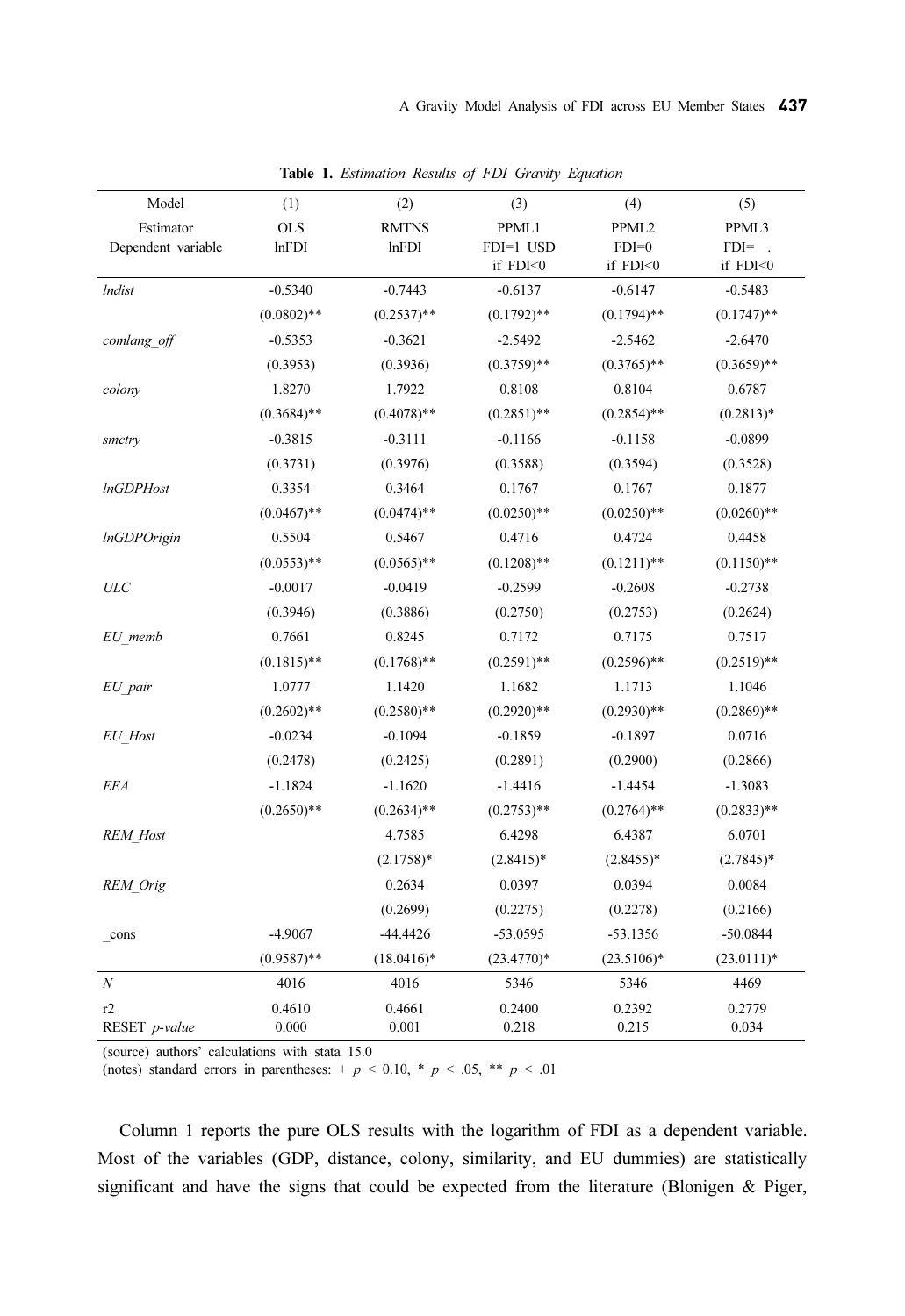2014; Mistura & Roulet, 2019). Modern FDI activity has many important factors. FDI is proportional to the size of both the host and origin countries. Intuitively, richer countries are more attractive targets for FDI; in contrast, they will require a larger expenditure on FDI. The elasticity of distance is -0.53. This is less than that usually obtained for traditional trade gravity, which is between -0.7 and -1.5 (Yotov, Piermartini, Monteiro, & Larch, 2016). In general terms, our findings confirm the gravity type of the model: FDI elasticity is positively related to the economy size (GDP of the country) and is inversely related to FDI frictions. In addition, the similarity in market size between EU countries encourages horizontal FDI. ULC was chosen as the proper measure of differences in relative factor endowments, rather than simple relative wage rates, since ULC includes also non-wage labor costs. A negative correlation between FDI and ULC is associated with vertical FDI. Because ULC is not statistically significant and higher trade and transaction costs between EU countries discourage vertical FDI, the overall effect from the estimates is unclear.

 $EU\_memb_{ijk}$  and  $EU\_pair_{ijk}$  are statistically significant and positive but have a relatively higher coefficient than in the literature. Specifically, the average effect of EU membership on FDI is about 115%, calculated as  $(\exp(0.766)-1)*100\%$ , while the average level for this coefficient in the OLS model is 33% (Bruno et al. 2017). There are even more distinctive results for  $EU\_Host_{ii}$ , and  $EEA_{ii}$ , which show negative effects on FDI in the EU. These facts do not reflect reality and can be explained only by heteroscedasticity or non-appreciate estimators. In this, the OLS calculation does not consider pairs of countries with negative and zero FDI flows (more than 25% of the sample). Hence, it causes the misspecification of the model that is also confirmed by a RESET test ( $p = 0.000$ ).

Consequently, the results clearly illustrate that the OLS estimator with log-linear transformations cannot be recommended for our purposes. In contrast, the best modern gravity practices recommend the PPML estimator as an appreciation method in this case (Silva & Tenreyro, 2006; Yotov et al., 2016). Because a dependent variable is expressed in levels, PPML also effectively handles the zeros FDI problem.

Besides the estimation challenges, OLS results with high variability and unexpected negative effects on FDI may be due to the use of incorrect specifications, which could bias the results. Our first model does not include unobservable country-specific factors and the remoteness of the host country from another, the multilateral resistances (MRs) (Anderson & Wincoop, 2003). The reason for including MRs in our FDI model is because remoteness is directly related to transportation costs. It is closely related to the transaction costs in terms of familiarity with local market conditions. There are several ways to control for MRs.

We started with the method that is frequently used today. By analogy with international trade, we created a model with remoteness indexes, which are calculated as the logarithm of the country's average weighted bilateral distance where weights are the partner countries'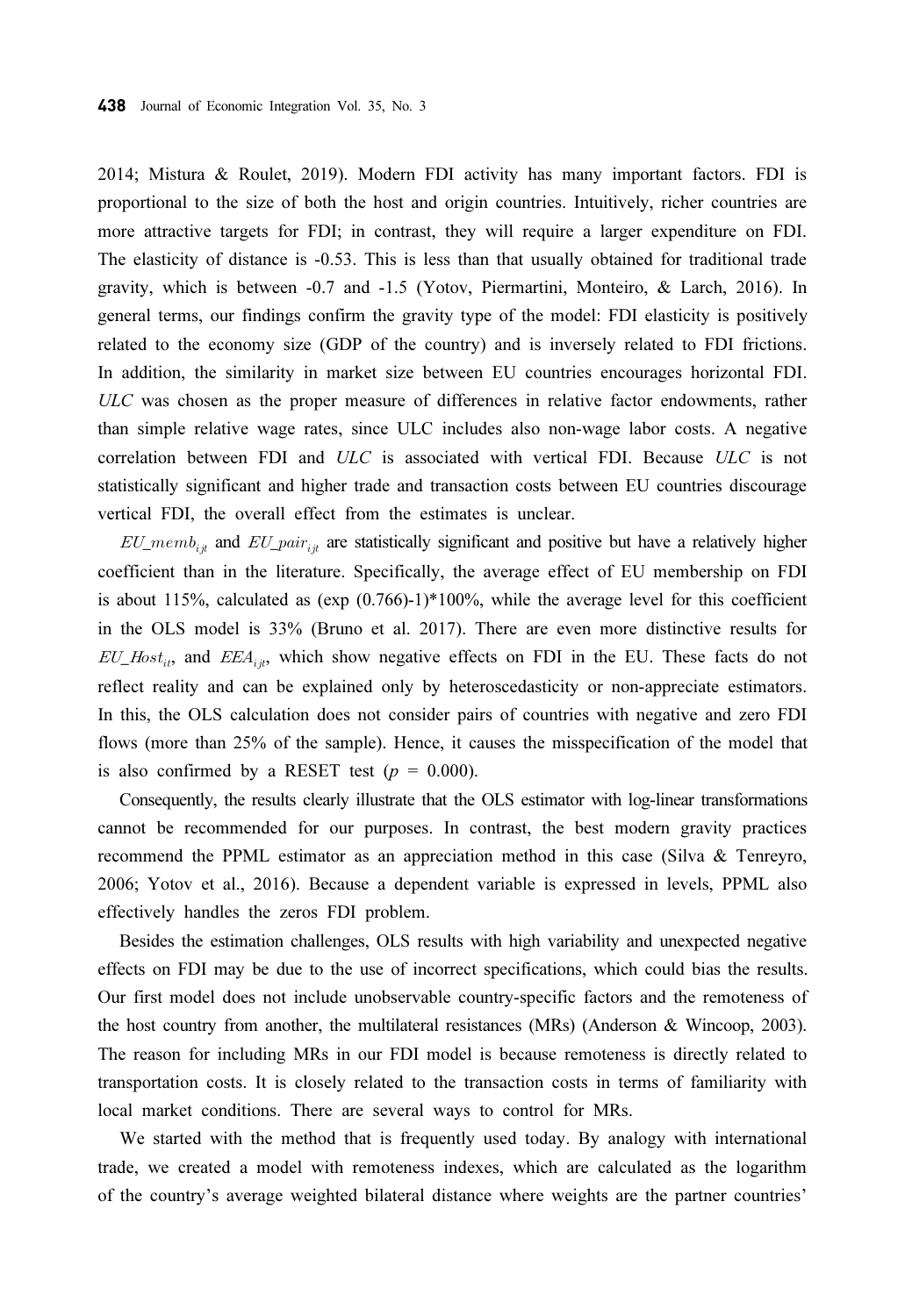shares of world GDP. To show the importance of MRs for our specification, we tested different samples by various methods: first, the OLS estimator and then the PPML estimator (Columns 2-5 of Table 1).

The results from the model RMTNS in Column 2 of Table 1 are mixed. Some of the coefficients are similar to those from column 1, but the impact of distance is stronger, while the effects of *colony* are smaller. Due to the fact that our host countries do not have a common official language with other countries in the sample, the coefficient  $comlangoff_{ij}$  is negative. The estimates on GDP of host and origin countries as well as EU dummies are positive and statistically significant. The *remoteness index* of the host country *(REM Host)*, as expected, has a significant and positive effect on FDI that means the nature of FDI is domestic market-oriented. In contrast, the coefficient of the *remoteness index* of the origin country  $(REMOrig)$  is not significant that does not suggest clear vertical FDI. This asymmetric effect allows us to identify a difference between FDI and trade gravity models. However, the limitations of observation and the insufficient level of the RESET test demonstrate the potential toward bias results in the RMTNS model (column 2). The more progressive PPML estimator (Columns 3-5 of Table 1) was proposed instead.

The PPML1 estimates (Column 3) point two main conclusions. First, more often, the PPML-estimated coefficient differences are remarkably smaller than those obtained with OLS. For instance, the coefficients of the host and source countries' GDP in this model (0.17 and 0.47, respectively) are not close to 1, as is generally believed in the OLS model. Moreover, OLS exaggerates the role of colonial history and geographical proximity (Silva & Tenreyro, 2006). For instance, in the OLS model (Column 1 of Table 1) the effect of colonial history on FDI in Europe is more than 500%, while in the PPML model is more realistic at 125%. Similarly, the PPML-estimated coefficient of EU membership becomes smaller, indicating a more appreciated method. Second, the RESET test, in contrast to OLS, provides no evidence of misspecification of the model ( $p = 0.218$ ).

Regarding the MRs in all PPML models (Columns 3-5 of Table 1), the coefficients of the remoteness index of the host country (REM Host) is positive and significant, while the remoteness index of the origin country (REM Orig) are not significant and are much lower than in the RMTNS model. This is contrary to the traditional conclusion that REM Orig has a negative effect on FDI inflows. In our case, this argument rests transaction costs that are not at a high level. In line with the modern assumption by Anderson Larch & Yotov, 2019), we suggest that inward MRs are significant for FDI, while a negative effect of outward MRs on FDI is not pronounced. It could be that in our sample supports that are more isolated countries from the rest of the world tend to get more FDI from the EU. Thus, there are no reasons for less FDI in the selected host countries, and our estimation results are theoretically consistent and not biased. The findings show that even with control for MRs, OLS generates different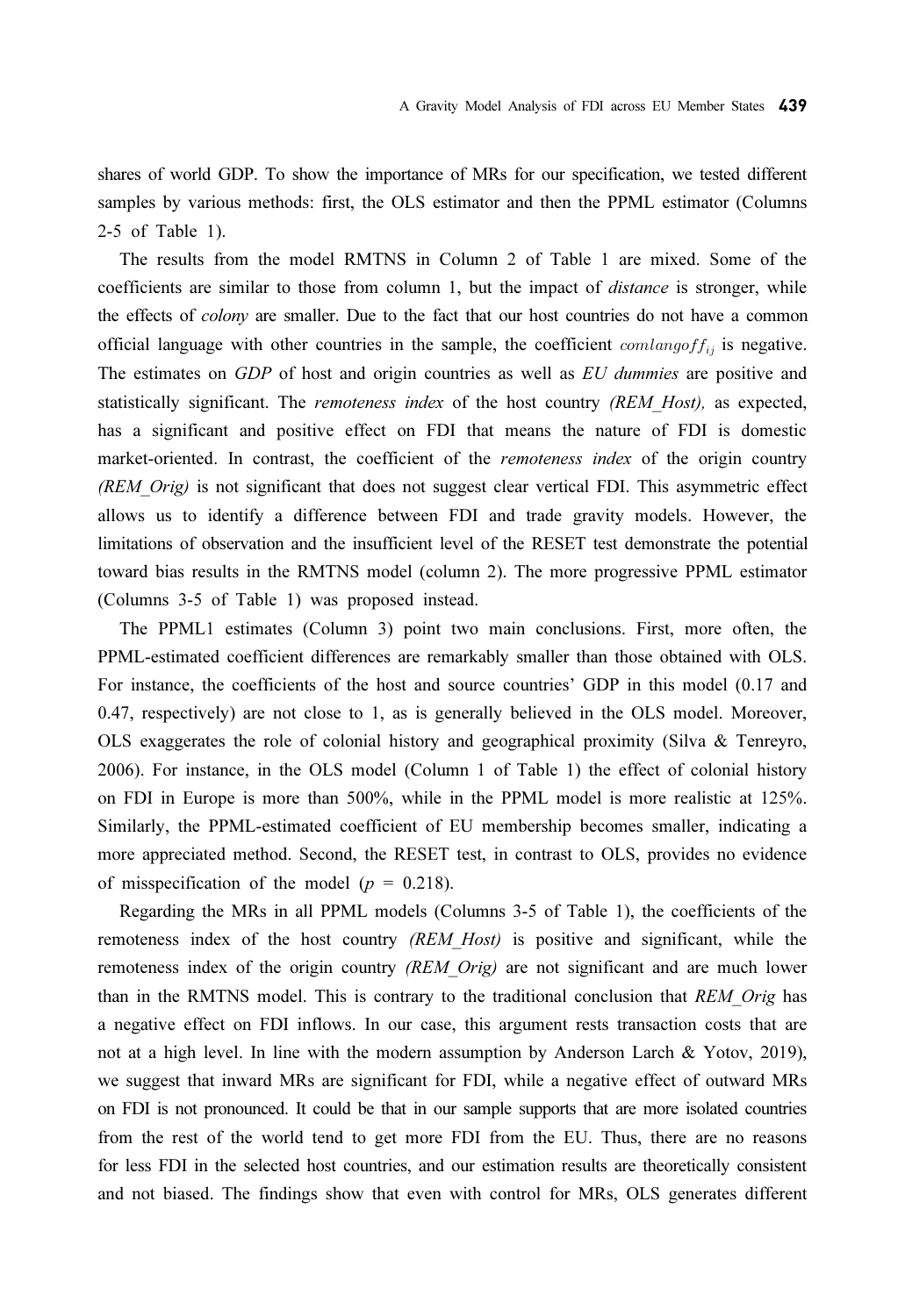results from the PPML.

Besides the appropriate estimation techniques, the interpretation of estimates can also be distorted by the methods of building a sample. It is necessary to illustrate how bias arises via different approaches to handling negative FDI issues. In addition to extant studies, we compared three estimates of the sample obtained by the transformation of negative FDI flows into \$1 (Column 3 in Table 1) with those generated by treating negatives as zero (column 4) and those obtained by dropping negative values from the sample (column 5). One thing to note is that the PPML-estimated coefficients of our baseline model (column 3) and estimates of transforming negative FDI into zero values (column 4) are remarkably similar. However,, we cannot use the estimate because we have real zero country-pair FDI flows.

We identified a notable difference for the model with a positive subsample (Column 5). Here, first, the number of observations is smaller than in column 3: 4,469 compared with 5,346. For a relatively small sample, this is a considerable difference. As a result, most standard gravity variables (distance and common language), and some EU dummies have a distinctive effect. Second, a shrinking of the sample leads to increase  $R2$ , suggesting a better fit of the empirical model. However, dropping more than 16% of our dataset significantly distorts the results, especially when combined with too many missing values in the earlier years of the analysis. Hence, comparing all possible methods, we empirically proved the most preferred result treating a negative value in FDI data as a very small constant, in our case, \$1.

The estimation model was chosen due to a specific research interest. The key part of our analysis is related to MRs because they aggregate bilateral costs and FDI frictions for each country and represent the endogenous structural link between FDI and trade. Multinational resistance also captures the effects of EU membership on FDI flows and, more generally, investment liberalization between countries. However, the method of controlling for the multinational resistances with remoteness indexes is often criticized because it is theoretically not correct to capture only distance as FDI frictions (Bergstrand & Egger, 2007).

As an alternative estimation, we employed potential improvements that have been proposed in the related literature, e.g., deriving the model with time-varying host and origin-fixed effects or the model with time-invariant pair-fixed effects with time dummies (Bergstrand  $\&$  Egger, 2007 Eicher, Helfman, & Lenkoski, 2011). More recently, Anderson et al (2017, 2019) extended the earlier recommendations for trade gravity models and suggested combining time- and country-specific fixed effects. However, due to the novelty of this suggestion for in FDI literature, there is a lack of studies using this method. As appears from FDI research, using directional time fixed effects is problematic if the researcher is interested in the effects of country-specific variables due to collinearity (Mistura & Roulet, 2019). Consequently, authors most commonly separate country-specific fixed effects from year fixed effects for estimating FDI models (Bergstrand & Egger, 2007; Bruno et al., 2017 Mistura & Roulet, 2019).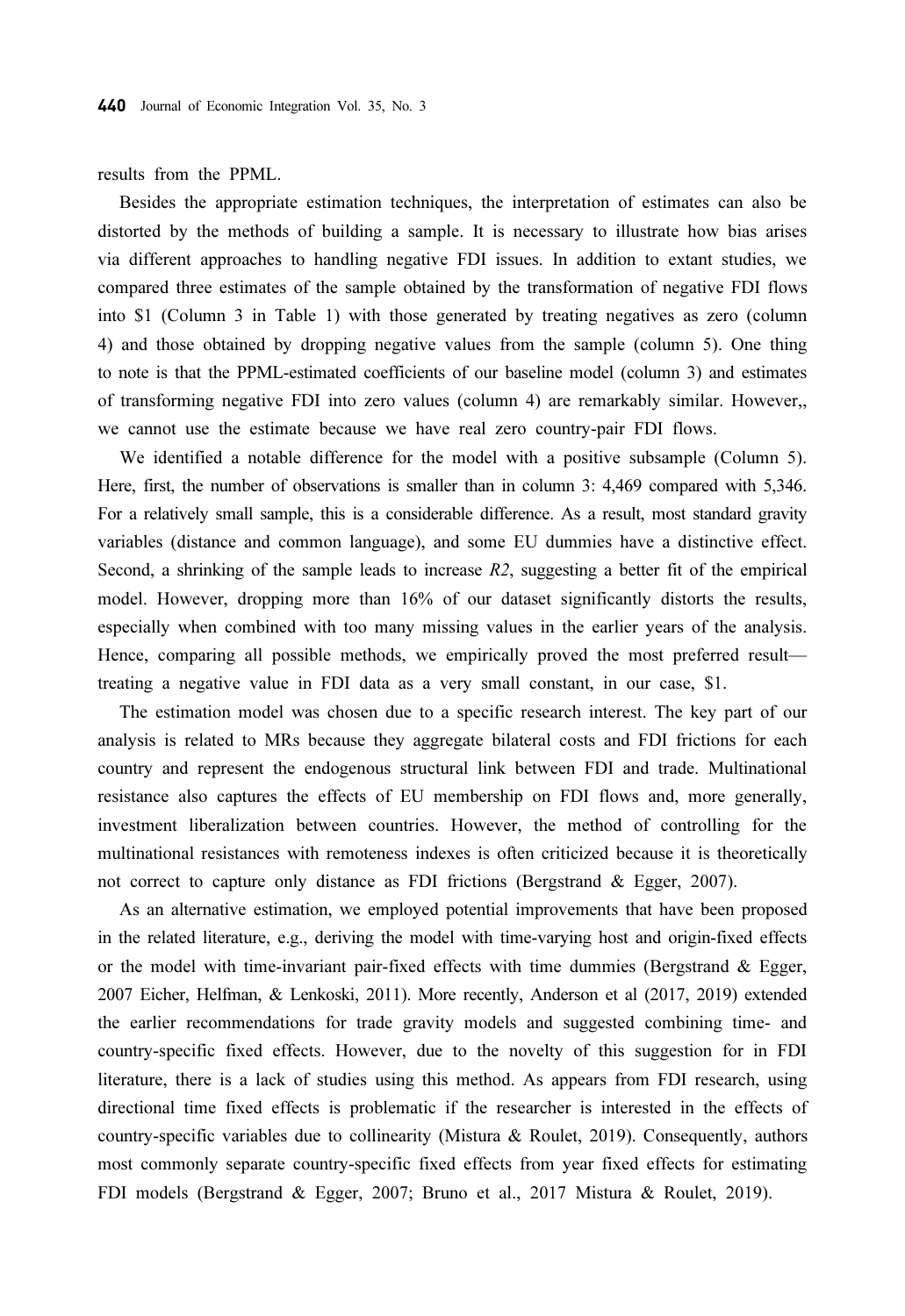According to the complex purposes of our study and to follow modern methodology, we used both approaches as controls for MRs. First, we specified a FDI gravity model with hostand origin-country fixed effects that will absorb observable and unobservable country-specific characteristics that vary across time (changes in national policies, institutions, exchange rates) and may influence bilateral FDI. We derived our second model by adding time dummies to control for macroeconomic shocks. To keep the two parts of our paper comparable, we initially tested our models with the OLS estimator, and later— to solve zero FDI issues and the problem of heteroscedasticity we re-estimated our specification (2) with fixed effects by the preferred — PPML estimator:

$$
FDI_{ijt} = exp[\gamma_i + \upsilon_j + t + \beta_1 Indist_{ij} + \beta_2 comlangoff_{ij} + \beta_3 colony_{ij} + \beta_4 smctry_{ij} + \beta_5 EU\_memb_{ijt} + \beta_6 EU\_pair_{ijt} + \beta_7 EEA_{ijt}]^* \epsilon_{ijt},
$$
\n(2)

Then, following the last recommendation, the gravity specification is modified with an appropriate set of host-time and origin-time fixed effects. Our next specification (3) with PPML is:

$$
FDI_{ijt} = exp[\gamma_{it} + \upsilon_{jt} + t + \beta_1 Indist_{ij} + \beta_2 comlang of f_{ij} + \beta_3 colony_{ij} + \beta_4 smctry_{ij} + \beta_5 EU\_memb_{ijt} + \beta_6 EU\_pair_{ijt} + \beta_7 EEA_{ijt}] \times \varepsilon_{ijt},
$$
\n(3)

where  $FDI_{ij}$  is the absolute value of bilateral FDI inflows to the host country *i* from the origin country *j* at time *t*;  $\gamma_i$  encompasses the set of time-varying host-country fixed effects that account for the inward MRs (*GDP*, *ULC*) and any other country-specific characteristics. The term  $v_i$ denotes the set of time-varying source-country fixed effects, which control for the outward MRs. The inclusion of time fixed effects,  $t$ , is a standard to control for aggregate shocks. In line with the new approach, we combine country fixed effects with time dummies  $(\gamma_{it}, v_{it})$ . No constant term is included in the presence of the fixed effects.  $lndist_{ij}$ ,  $comlang of f_{ij}$ , and  $colony_{ij}$  denote traditional gravity dummy variables; and  $\varepsilon_{ijt}$  is an error term. The dummies,  $EU\_pair_{ijt}$ ,  $EU\_memb_{ijt}$ and  $EEA_{ijt}$  are the same as in the specification (1). With the inclusion of the country-time fixed effects, we eliminate one-sided country-specific variables, to avoid the problem of collinearity. The estimates of specifications 2-3 are presented in Table 2.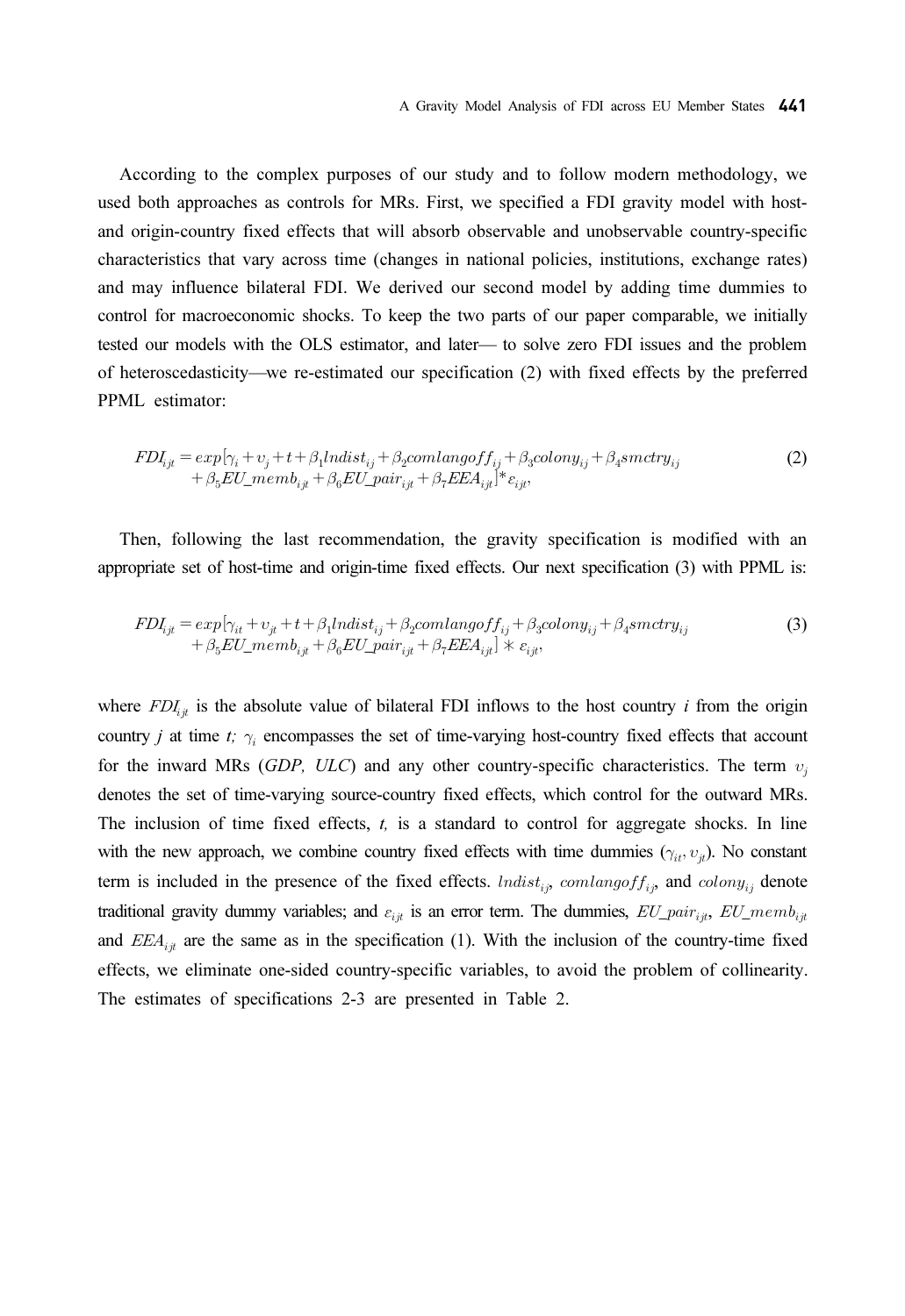| Model            | (1)           | (2)               | (3)           | (4)           | (5)               | (6)           |
|------------------|---------------|-------------------|---------------|---------------|-------------------|---------------|
| Estimator        | OLSF1         | OLSF <sub>2</sub> | OLSF3         | PPML1         | PPML <sub>2</sub> | PPML3         |
| Dependent v.     | lnFDI         | lnFDI             | lnFDI         | <b>FDI</b>    | <b>FDI</b>        | <b>FDI</b>    |
| <i>Indist</i>    | $-0.4930$     | $-0.5003$         | $-0.4957$     | $-0.5851$     | $-0.5820$         | $-0.5593$     |
|                  | $(0.1748)$ ** | $(0.1750)$ **     | $(0.1959)*$   | $(0.2318)*$   | $(0.2310)*$       | $(0.2116)$ ** |
| comlang off      | $-0.9039$     | $-0.5852$         | $-0.4008$     | $-2.9297$     | $-2.3453$         | $-0.2022$     |
|                  | (0.5556)      | (0.5529)          | (0.5745)      | $(0.7881)$ ** | $(0.7848)$ **     | (0.6680)      |
| colony           | 0.5706        | 0.5659            | 0.5093        | 0.1884        | 0.1853            | 0.1743        |
|                  | $(0.2222)*$   | $(0.2239)*$       | $(0.2618) +$  | (0.1544)      | (0.1539)          | (0.1388)      |
| smctry           | 0.1706        | 0.1474            | 0.2752        | 1.0763        | 1.0793            | 1.1829        |
|                  | (0.3638)      | (0.3643)          | (0.3854)      | $(0.3276)$ ** | $(0.3333)**$      | $(0.3524)$ ** |
| EU memb          | 0.6555        | 0.8687            | 1.0690        | 0.4160        | 0.3527            | 0.6517        |
|                  | $(0.1083)$ ** | $(0.1801)$ **     | $(0.2113)$ ** | $(0.1929)*$   | (0.2262)          | $(0.2664)*$   |
| EU pair          | 0.9507        | 1.2782            | $-4.7474$     | 0.9238        | 0.9291            | $-6.4578$     |
|                  | $(0.1413)$ ** | $(0.2159)$ **     | $(1.3198)$ ** | $(0.1528)$ ** | $(0.2584)$ **     | $(0.4030)$ ** |
| <b>EEA</b>       | $-0.9201$     | $-0.8119$         | $-0.4351$     | $-0.7391$     | $-0.6785$         | $-0.5699$     |
|                  | $(0.1964)$ ** | $(0.2081)$ **     | (0.2712)      | $(0.2313)$ ** | $(0.2400)$ **     | (0.3551)      |
| cons             | 4.2821        | 3.8844            | 6.7089        | 6.7510        | 6.2461            | 2.7054        |
|                  | $(1.7445)^*$  | $(1.7487)^*$      | $(1.9344)$ ** | $(2.1992)$ ** | $(2.1966)$ **     | $(1.4939)+$   |
| $\boldsymbol{N}$ | 4861          | 4861              | 4861          | 5346          | 5346              | 5340          |
| r2               | 0.4073        | 0.4198            | 0.5738        | 0.4135        | 0.4434            | 0.6660        |
| Host fe*         | Yes           | Yes               | No            | Yes           | Yes               | No            |
| Origin fe*       | Yes           | Yes               | No            | Yes           | Yes               | No            |
| Time fe*         | No            | Yes               | No            | No            | Yes               | No            |
| Host time fe*    | No            | No                | Yes           | No            | N <sub>o</sub>    | Yes           |
| Origin time fe*  | No            | No                | Yes           | No            | No                | Yes           |
| RESET (p-value)  | 0.0001        | 0.0000            | 0.0000        | 0.0000        | 0.2698            | 0.2554        |

Table 2. Panel Data FDI Model with Fixed Effects

(source) Authors' calculations with Stata 15.0

(Notes) Standard errors in parentheses:  $+p < 0.10$ ,  $\neq p < .05$ ,  $\neq p < .01$ .

Fixed effects, whose estimates, are omitted for brevity.

As seen in Table 2, which includes the full set of the fixed effects, e.g., host-country fixed effects (Host fe), source- country fixed effects (Origin fe), time fixed effects (Time fe) in the models OLSF 1-2 and PPML 4-5, host-time fixed effects ( $Host_$ time fe), and source-time fixed effects (*Origin time fe*) in the models OLSF (column 3) and PPML (column 6). This lets us verify the MRs more comprehensively.

Progressive growth of R2 from one OLS model to another, as well as between PPML models, allows us to produce theoretically consistent results. Specifically, OLS models in Columns 1-2 and PPML models in Columns 4-5 fit the data relatively well; the explanatory variables account almost 50% of the observed variation in FDI flows. However, the remarkable  $R2$  rise when we add the country-time fixed effects (Columns 3 and 6) indicates that models are performing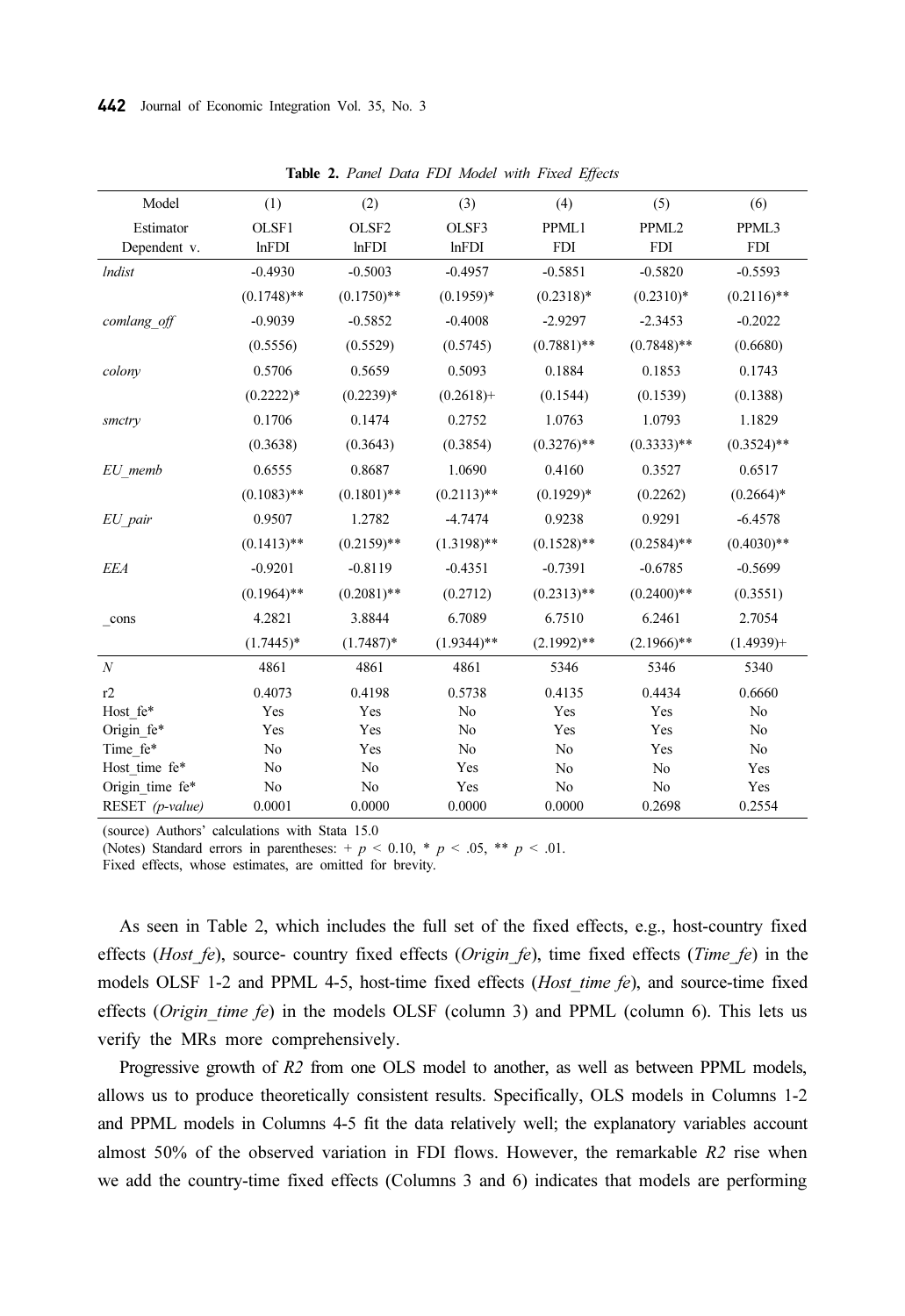adequately. It is also notable that PPML estimates fit the empirical model much better than does the original OLS, even with fixed effects. For instance,  $R^2$  for the PPML3 model (Column 6) is around 67%, while  $R^2$  for OLSF3 (Column 3) is 57%. If we compare our coefficient  $R^2$  with the results from other research in this area (Bergstrand & Egger, 2007; Bruno et al., 2017; Jirasavetakul & Rahman, 2018; Welfens & Baier, 2018), we can conclude that  $R^2$  of our OLSF models as well as of the PPML models are at exactly the same level. On average, almost 70% of the variation of FDI flows in our model is explained by the specifications.

In general, the results from Table 2 indicate sizable differences between OLS and PPML estimates in terms of magnitudes and significance. To verify how to vary estimation results according to each particular fixed effect, we start from the traditional gravity variables.

As expected, the variable *distance* is significantly negative and has a relatively high  $\beta$ coefficient in all models. Despite the fact that the exact impact of *distance* on FDI is being increasingly discussed today, the OLS results (Columns 1-3), as well as the PPML estimates (Columns 4-6), imply that with an increase in distance, FDI flows decrease. We can assume that increasing distance, as a proxy for FDI frictions and transportation costs, becomes more important for investors than being closer to the country's market.

The negative estimates of the common language variable in all models suggest that for FDI in our sample this factor has a less important role. Moreover, unlike OLS, the PPML estimates of common language lose significance when we add the country-time fixed effects (column 6). These findings, as a proxy for cultural distance, are in line with papers about FDI activity in the CEECs (Borrmann, Jungnickel, & Keller, 2005; Jirasavetakul & Rahman, 2018). Similarly, the PPML estimates of colonial history between selected countries, which often are exaggerated by the OLS estimator (Columns 1-3), become non-significant in the PPML models (Columns 4-6). This result is in line with the most popular papers of the gravity models (Anderson & Wincoop, 2003; Silva & Tenreyro, 2006; Blonigen & Piger, 2014).

Just the opposite, the OLS models underestimate the effects of being located in the same country  $(smetry)$ . This variable is not significant under OLS but has a significant and positive effect on FDI under the PPML estimator (with an average enhancement effect of more than 180%, Columns 4-6). All this confirms consistency and robustness of the PPML results with real economic and political developments. Namely, Slovakia and the Czech Republic both were part of the same country before 1993 (the former Czechoslovakia). Slovenia, Croatia, and Serbia were in the same country before 25 June 1991 (the former Yugoslavia). Estonia obtained independence from Russia on August 20, 1991. Obviously, the PPML control for individual time- and country-specific effects (Columns 4-6) improves the accuracy of the OLS results (Columns 1-3). These factors have a direct and indirect impact on bilateral FDI inflows in the NMS.

It is notable that whether or not fixed effects are used, there is strong evidence that the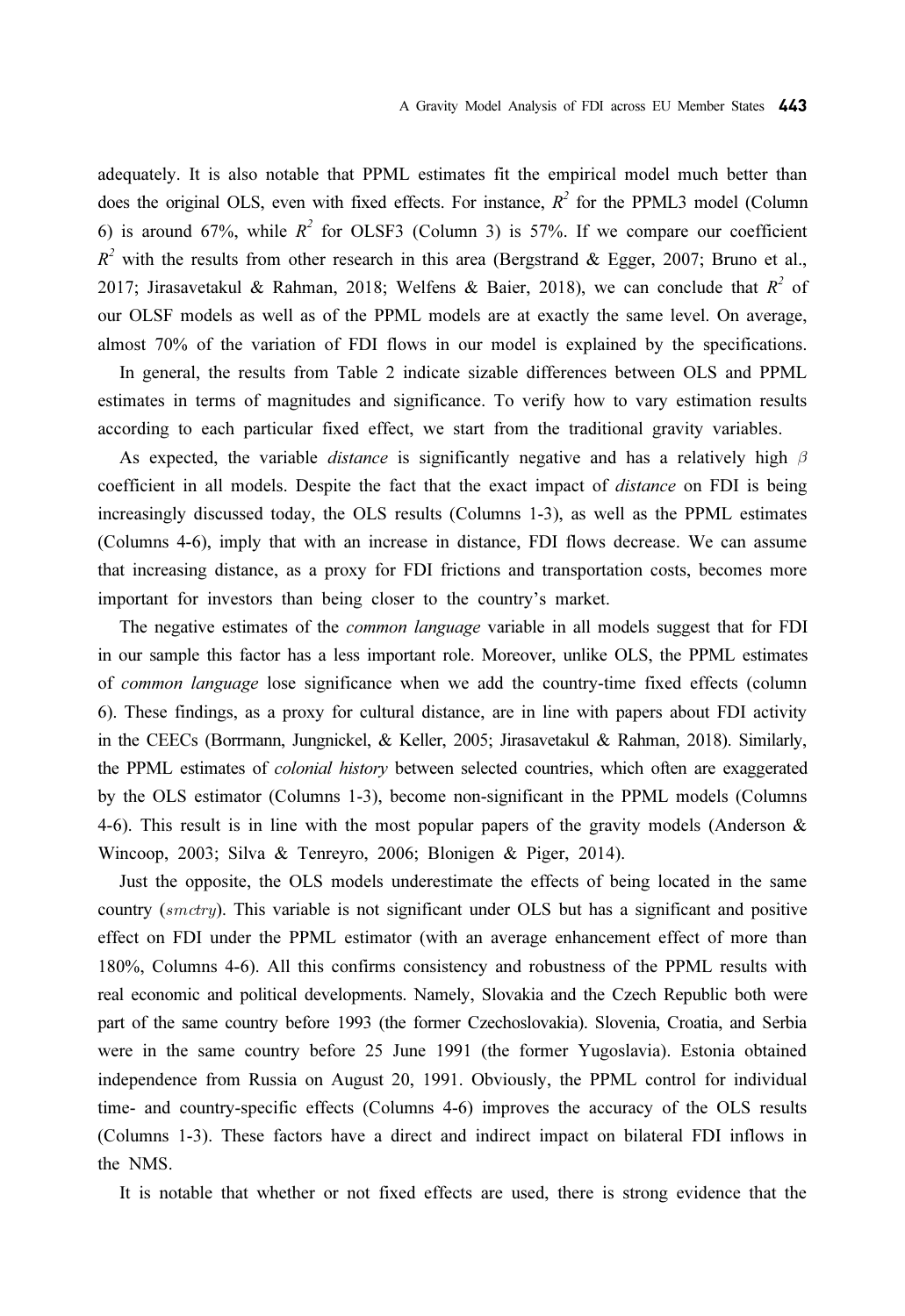OLS models suffer from misspecification, while the PPML models demonstrate theoretically consistent results. A higher  $R^2$  was found for PPML than for OLS models; hence, PPML addresses the problem of heteroscedasticity.

At the same time, both OLS and PPML techniques produce quite similar estimates of EU membership, implying a significant impact on FDI, but there are some controversial issues. For instance, when we add country-time fixed effects, the binary variable EU pair that indicates EU membership for both countries at time  $t$  becomes negative in both OLS (column 3) and PPML (column 6) models. At the same time, variable  $EU$  memb that indicate EU membership for each country, shows less magnitude and a weaker positive effect. When both host and origin economies belong to the EEA in the same year, there is no positive impact EEA on FDI inflows. In this case, the *EEA* variable is a de facto control group for our specification.

Estimates of the impact of EU membership on FDI flows are mixed but in line with recent literature (Bevan, A., & Estrin, S. 2004; Bruno et al., 2017; Welfens & Baier, 2018;, Mistura & Roulet, 2019). In fact, there are small, negative coefficients of the variables  $EU$  memb and  $EU$  pair, which could be explained with several arguments. First, individual country-specific characteristics may be more powerful for FDI inflows to the NMS than bilateral variables of participation in the European integration. Second, perhaps taking a dummy variable is not statistically enough to illustrate the results of the integration processes. Third, it is possible that since 2004 the NMS have also received FDI from outside the EU, for example, from the United States and China. In general, all these factors confirm the existence of the problem of endogeneity of EU integration that requires a more detailed analysis.

#### B. Estimation of the impact of EU membership on FDI

Since the early 1990s, almost half of the states were included in the EU. While the debate on whether EU integration indeed promotes FDI growth is still ongoing, the objective of this analysis is to obtain estimates of the effects of EU membership on FDI in the new member states. All existing studies estimate the effects of EU integration with an empirical gravity equation. We extended this literature in several aspects. First, we employed pair-fixed effects in our model. Most importantly, in addition to existing studies, we formulated and estimated one particularly desirable specification: FDI modeling with a full set of fixed effects. Specifically, in order to obtain more reliable FDI estimates, we simultaneously used time-varying country fixed effects as well as time-invariant pair-fixed effects. This is because the current approach of using simple country-specific or country-time fixed effects without pair-fixed effects in estimating the model of FDI generally does not address the potential endogeneity of EU integration.

The main point is that pair-fixed effects allow us to observe FDI flows from both before and after the time of the official EU enlargement. Re-evaluating our FDI model, we apply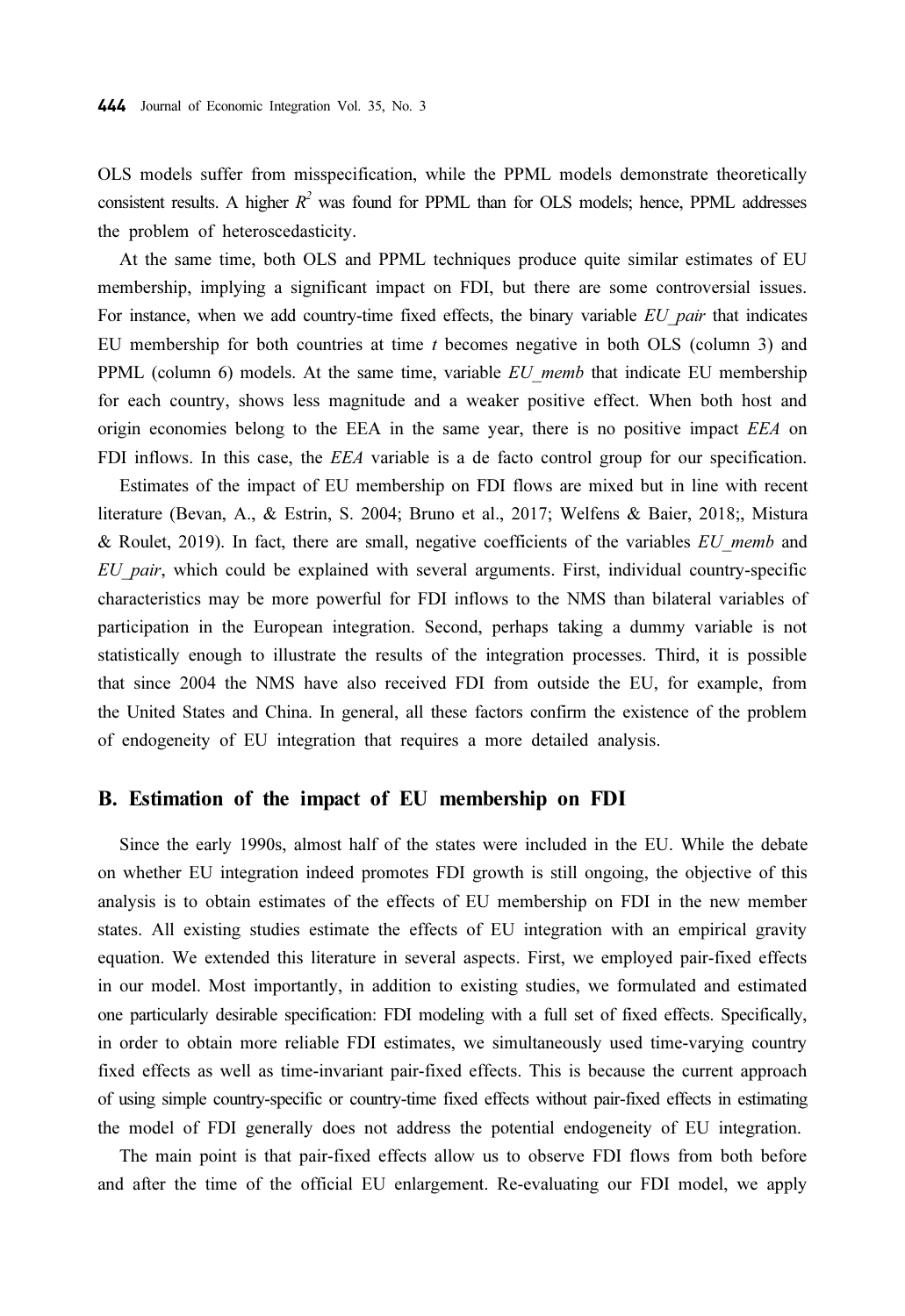the PPML estimator that also accounts for heteroscedasticity. Second, along with bilateral determinants, we additionally try to separate effects of unilateral or country-specific determinants of FDI. Besides including country-specific variables (GDP, ULC), the unilateral effect is estimated by the introduction of the specific variables EU Host and EU memb, which represent only the one-side EU membership. There are a lot of requirements such as standards, intellectual property, and technical regulations that investors must meet after coming into the country. These measures are not bilateral and, therefore, cannot be captured by a dyadic EU pair dummy. The major problem with the unilateral approach is that such variables would be perfectly multicollinear with a set of host-time and origin-time fixed effects.Consequently, one of these unilateral variables should be eliminated from the model. For this, we start our analysis with a basic OLS model without country-specific fixed effects and at each additional step a new feature is introduced to the initial FDI specification. Third, parallel to trade literature (Yotov, Piermartini, Monteiro, & Larch, 2016), besides the central idea, we assume that the impact of EU integration may not be indicated at the same time as at the time of the official EU enlargement. In order to capture the possibility that the effects of the EU continue over time, the model is further modified by including FDI lags.

Consistent with our argument, we started with a basic OLS specification without any indicators of EU integration and fixed effects (4):

$$
lnFDI_{ijt} = \beta_0 + \beta_1 ln GDPHost_{it} + \beta_2 GDPOrigin_{jt} + \beta_3 Indist_{ij} + \beta_4 comlangoff_{ij} + \beta_5 colony_{ij} \quad (4)
$$
  
+ 
$$
\beta_6 smctry_{ij} + \beta_7 ULC_{it} + \varepsilon_{ijt},
$$

where variables are the same as variables in specification (1), except for a number of EU dummies. Then, we added a set of EU dummies and, most importantly, pair-fixed effects, and compared models among themselves. Thus, this operation allowed us to indicate the main differences in FDI activity in the selected countries both before and after EU enlargement. Due to the problem of heteroscedasticity, we applied PPML for the empirical specification of FDI levels with pair-fixed effects:

$$
FDI_{ijt} = exp[\pi_{ij} + \beta_1 ln GDPHost_{it} + \beta_2 GDPOrigin_{jt} + \beta_3 ULC_{it} + \beta_4 EU\_memb_{ijt} + \beta_5 EU\_Host_{it} + \beta_6 EU\_pair_{ijt} + \beta_7 EEA_{ijt}] \times \varepsilon_{ijt},
$$
\n(5)

where  $\pi_{ij}$  are pair-fixed effects; other variables are the same as variables in the previous specifications (2-3). The main estimates of this approach are presented in Table 3.

As seen in Table 3, the Columns 1-3 are based on the OLS technique. Columns 4-7 estimate the same specifications with PPML. As discussed earlier, all models in Table 3 were estimated without country-specific or country-time fixed effects. The specifications are divided into two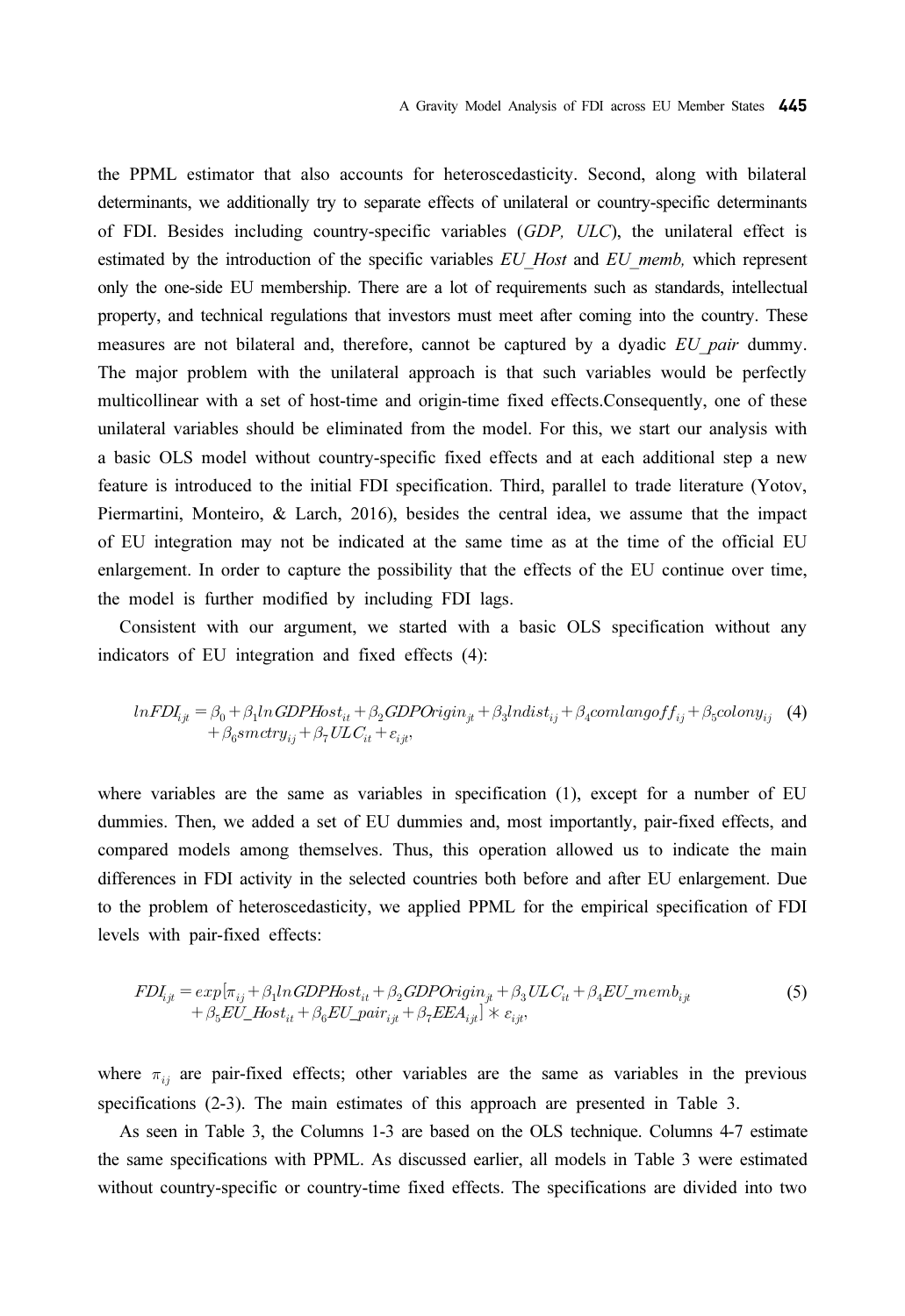| Model            | (1)             | (2)                      | (3)           | (4)                      | (5)             | (6)           | (7)             |
|------------------|-----------------|--------------------------|---------------|--------------------------|-----------------|---------------|-----------------|
| Dependent        | FES1            | FES <sub>2</sub>         | FES3          | PPML1                    | PPML2           | PPML3         | PPML4           |
| variable         | lnFDI           | lnFDI                    | lnFDI         | <b>FDI</b>               | <b>FDI</b>      | <b>FDI</b>    | <b>FDI</b>      |
| lndist           | $-0.6966$       | $-0.7443$                |               | $-0.5690$                | $-0.6137$       |               |                 |
|                  | $(0.2055)^{**}$ | $(0.2537)^{**}$          |               | $(0.1706)$ <sup>**</sup> | $(0.1792)^{**}$ |               |                 |
| comlang off      | $-1.0794$       | $-0.3621$                |               | $-3.5146$                | $-2.5492$       |               |                 |
|                  | $(0.4197)^*$    | (0.3936)                 |               | $(0.4143)$ <sup>**</sup> | $(0.3759)$ **   |               |                 |
| colony           | 1.6262          | 1.7922                   |               | 0.6728                   | 0.8108          |               |                 |
|                  | $(0.4306)$ **   | $(0.4078)$ **            |               | $(0.3051)^*$             | $(0.2851)$ **   |               |                 |
| smctry           | $-0.3259$       | $-0.3111$                |               | $-0.1346$                | $-0.1166$       |               |                 |
|                  | (0.4112)        | (0.3976)                 |               | (0.3767)                 | (0.3588)        |               |                 |
| <b>InGDPHost</b> | 0.4537          | 0.3464                   | 0.0276        | 0.1796                   | 0.1767          | 0.0135        | $-0.0058$       |
|                  | $(0.0521)^{**}$ | $(0.0474)^{**}$          | (0.0230)      | $(0.0257)^{**}$          | $(0.0250)^{**}$ | (0.0233)      | (0.0263)        |
| lnGDPO           | 0.6435          | 0.5467                   | $-0.0619$     | 0.5519                   | 0.4716          | 0.9968        | 0.9014          |
|                  | $(0.0545)$ **   | $(0.0565)$ **            | (0.0966)      | $(0.1105)$ <sup>**</sup> | $(0.1208)$ **   | $(0.2565)$ ** | $(0.4329)^{*}$  |
| ULC              | $-0.0897$       | $-0.0419$                | $-0.1628$     | $-0.3105$                | $-0.2599$       | $-0.4421$     | $-0.3749$       |
|                  | (0.4035)        | (0.3886)                 | (0.4531)      | (0.2829)                 | $(0.2750)^*$    | $(0.2123)^*$  | $(0.3214)^*$    |
| REM Host         | 5.1687          | 4.7585                   |               | 8.2160                   | 6.4298          |               |                 |
|                  | $(2.2225)^{*}$  | $(2.1758)^{*}$           |               | $(3.3393)^{*}$           | $(2.8415)^{*}$  |               |                 |
| REM_Orig         | $-0.0826$       | 0.2634                   |               | $-0.3993$                | 0.0397          |               |                 |
|                  | (0.2196)        | (0.2699)                 |               | $(0.1996)^*$             | (0.2275)        |               |                 |
| EU memb          |                 | 0.8245                   | 0.6112        |                          | 0.7172          | 0.3662        | 0.1914          |
|                  |                 | $(0.1768)$ <sup>**</sup> | $(0.2334)$ ** |                          | $(0.2591)$ **   | $(0.2215)^+$  | (0.2164)        |
| EU_Host          |                 | $-0.1094$                | 0.3409        |                          | $-0.1859$       | $-0.2493$     | 4.0468          |
|                  |                 | (0.2425)                 | (0.7019)      |                          | (0.2891)        | (0.2663)      | $(0.9843)$ **   |
| EU_pair          |                 | 1.1420                   | 1.3474        |                          | 1.1682          | 0.9307        | 0.8021          |
|                  |                 | $(0.2580)$ **            | $(0.2591)$ ** |                          | $(0.2920)$ **   | $(0.2421)$ ** | $(0.2484)$ **   |
| <b>EEA</b>       |                 | $-1.1620$                | $-0.8694$     |                          | $-1.4416$       | $-0.6155$     | $-0.5612$       |
|                  |                 | $(0.2634)$ **            | $(0.2762)$ ** |                          | $(0.2753)$ **   | $(0.1854)$ ** | $(0.2046)^{**}$ |
| $\cal N$         | 4016            | 4016                     | 4016          | 5346                     | 5346            | 5346          | 5346            |
| r2               | 0.4104          | 0.4661                   | 0.6986        | 0.1535                   | 0.2393          | 0.4545        | 0.4856          |
| Pair fe*         | No              | No                       | Yes           | $\rm No$                 | No              | Yes           | Yes             |
| Time fe*         | No              | No                       | $\rm No$      | $\rm No$                 | No              | $\rm No$      | Yes             |
| <b>RESET</b>     | 0.0000          | 0.0000                   | 0.0000        | 0.1010                   | 0.2180          | 0.3826        | 0.3376          |

Table 3. Estimating the Effects of EU Membership on FDI Inflows

(Source) Authors' calculations with Stata 15.0

(Notes) Standard errors in parentheses:  $+p < 0.10$ ,  $\ast$   $p < .05$ ,  $\ast \ast$   $p < .01$ .

Fixed effects, whose estimates, are omitted for brevity.

groups according to the estimated method to compare the results within each group and then between groups.

In order to better understand how EU membership affects FDI inflows to the new EU members, we initially compared differences between the estimates within Columns 1-2 and 4-5. The main results of this comparison show that the standard gravity variables (distance, colony) in the models with EU dummies are statistically not different from the corresponding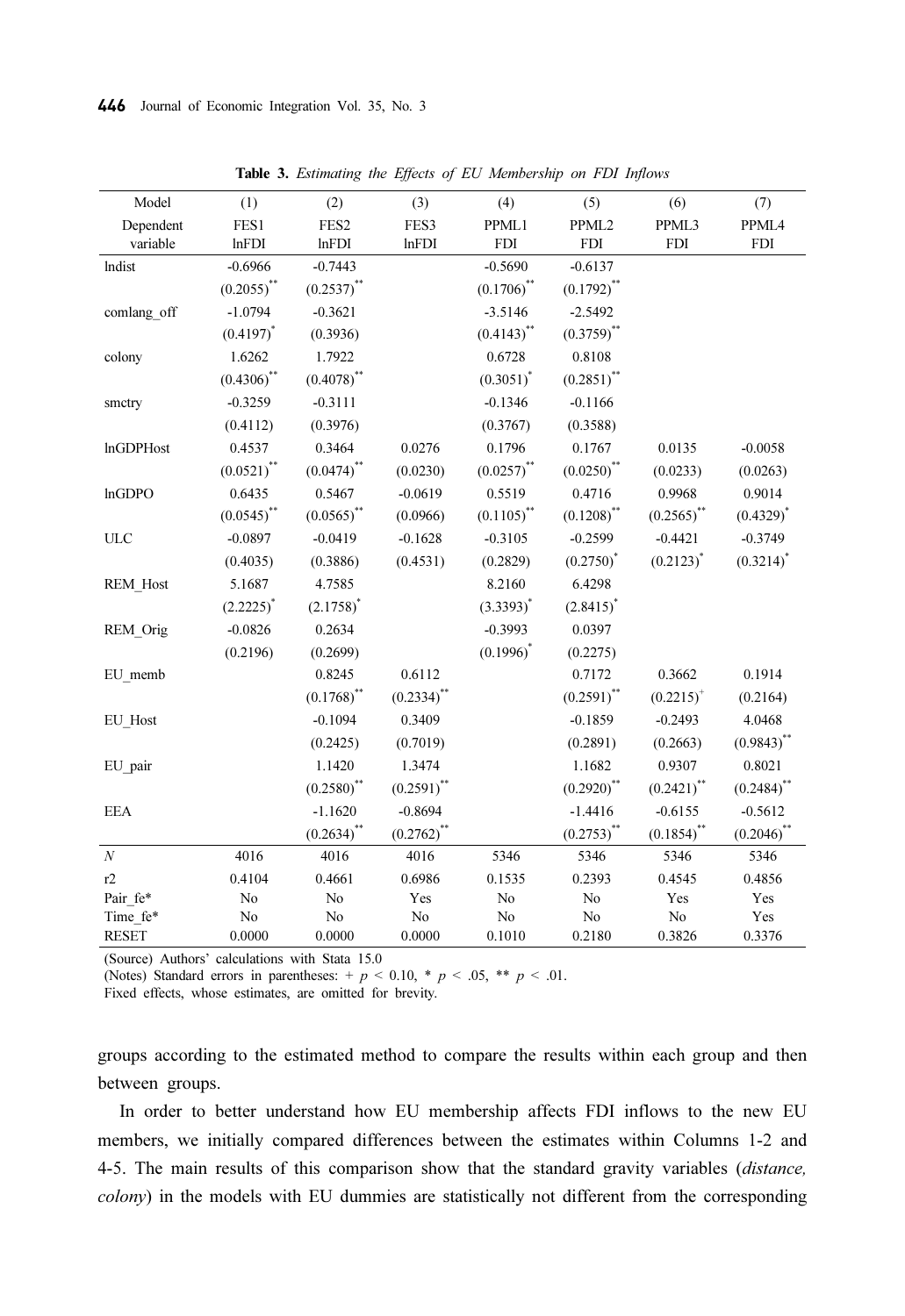estimated parameters based on the sample without effects of EU memberships. It confirms that bilateral variables almost do not vary over time. Additionally, the estimates of the models 1-2 and 4-5 are similar to the findings reported in the previous chapter that confirm the correctness of our analysis. However, as compared to the estimated coefficients associated with the OLS estimations (Columns 1-2), the PPML estimates (Columns 4-5) of effects of distance are significantly smaller in absolute value. Similarly, the estimates of common language become statistically significant, and the estimate of *colony* decreases in magnitude but remains significant.

It is noteworthy that by adding EU dummies in the models 2 and 5 we can observe an increasing  $R^2$ , and at the same time there is a monotonic decreasing of GDP coefficients. It suggests the argument by Yotov et al. (2016), the presence of mostly small countries leads to an overall rising of OLS and PPML estimates. In other words, smaller countries tend to be more dependent on FDI activity. In addition, the GDP coefficients of host countries are lower than the estimated GDP coefficients of origin countries. For our sample, this may suggest that FDI activity in the NMS is determined not only by horizontal strategy, where FDI flows are bigger with larger EU economies, but also by vertical FDI factors.

Indeed, our estimates in Columns 5-7 highlight the importance of one more individual country characteristic: ULC. Remarkably, the impact of ULC in the OLS models (Columns 1-3) is not significant, while adding the variables of EU integration in the PPML the estimates (Columns 5-7) become statistically significant with negative coefficients. Intuitively, investors expect that profitability of the multinationals will be higher with lower labor costs in the new EU member countries. Thus, a negative sign of ULC means an increased FDI to the selected countries. Negative correlation between FDI and ULC is associated with vertical FDI. These findings are in line with recent papers (Cieślik, 2019; Jirasavetakul & Rahman, 2018). Hence, the inclusion of EU dummies and use of the PPML estimator allowed us to improve findings and partially estimate the unilateral effect of EU integration in the selected countries.

The negative coefficients and the high magnitude of EU dummies (Columns 2 and 5) could be explained, as noted before, by the problem of endogeneity. To address this, we employed pair-fixed effects in future OLS and PPML specifications (Columns 3 and 6-7 of Table 3). This minimizes the effects of all observable and unobservable time-invariant bilateral variables. To avoid perfect collinearity, all bilateral gravity variables are dropped (Columns 3, 6, 7). Also, to control for global shocks and financial crises, we added the year fixed effects, which are common for all countries (Column 7 of Table 3).

For all EU dummies, other than EU Host, we find the effect of EU membership has been large and highly significant, increasing FDI inflows for both host and source countries by more than 100%. Meanwhile, with adding pair and year fixed effects to the PPML model of FDI (Column  $7$  of Table 3), the unilateral variable  $EU$  Host becomes statistically significant, wherein  $R^2$  in column 7 doubled compared to the level of  $R^2$  in column 3. In contrast, the other unilateral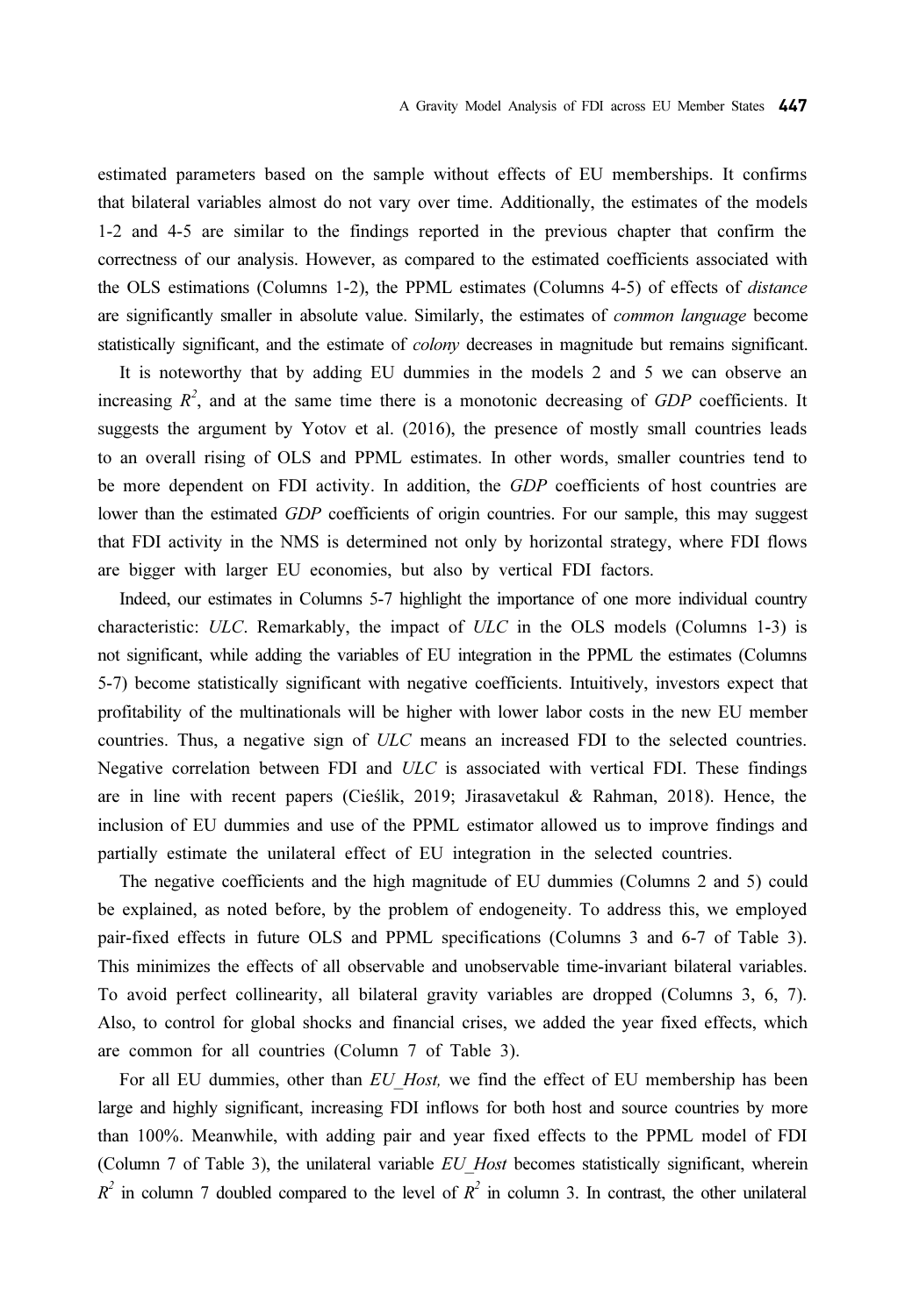coefficient of EU memb now loses its previous significance in this PPML model. Empirically, only one unilateral variable in the estimation can express the impact of EU membership. Economically, the coefficients of EU pair and EU Host show that EU membership has led to larger and more intensive FDI activity between EU members. Even though our results are in line with recent papers (Gupta, 2017; Welfens & Baier, 2018), all selected countries are treated as one homogenous group, and the country-specific heterogeneity ignored. This is because it is difficult to find a suitable instrument for measuring the impact of EU membership on FDI because the coefficients vary across countries and over time. To address this limitation, in our next estimation (Table 4), more than measuring country and pair-fixed effects (Columns 1, 4), we interact country fixed effects with time (Columns 2, 5). Then we estimate a model with the full set of fixed effects (Columns 3, 6). The main results are presented in Table 4.

| Model            | (1)           | (2)              | (3)            | (4)           | (5)           | (6)           |
|------------------|---------------|------------------|----------------|---------------|---------------|---------------|
| Dependent        | FES1          | FES <sub>2</sub> | FES3           | PPML1         | PPML2         | PPML3         |
| variable         | <b>lnFDI</b>  | lnFDI            | lnFDI          | <b>FDI</b>    | <b>FDI</b>    | <b>FDI</b>    |
| EU memb          | 0.6054        | 1.0769           | 0.6813         | 0.2927        | 0.6517        | 0.8040        |
|                  | $(0.2268)$ ** | $(0.2259)$ **    | $(0.2695)^{*}$ | (0.2280)      | $(0.2664)^*$  | $(0.3016)$ ** |
| EU pair          | 1.3459        | $-4.6318$        | 1.4409         | 0.8779        | $-6.4578$     | $-6.3532$     |
|                  | $(0.2576)$ ** | $(0.5547)$ **    | $(0.7949)^+$   | $(0.2636)$ ** | $(0.4030)$ ** | $(0.3352)$ ** |
| <b>EEA</b>       | $-0.8621$     | $-0.3275$        | $-0.0884$      | $-0.6090$     | $-0.5699$     | 0.0096        |
|                  | $(0.2757)$ ** | (0.2721)         | (0.3127)       | $(0.2071)$ ** | (0.3551)      | (0.2629)      |
| lndist           |               | $-0.4880$        |                |               | $-0.5593$     |               |
|                  |               | $(0.1630)$ **    |                |               | $(0.2116)$ ** |               |
| comlang off      |               | $-0.3661$        |                |               | $-0.2022$     |               |
|                  |               | (0.5606)         |                |               | (0.6680)      |               |
| colony           |               | 0.3114           |                |               | 0.1743        |               |
|                  |               | (0.3043)         |                |               | (0.1388)      |               |
| smctry           |               | 0.1615           |                |               | 1.1829        |               |
|                  |               | (0.3642)         |                |               | $(0.3524)$ ** |               |
| cons             | 2.5869        | 6.7679           | 0.0944         | 2.5462        | 2.7054        | $-9.4506$     |
|                  | $(0.1466)$ ** | $(1.9182)$ **    | (1.3217)       | $(0.2787)$ ** | $(1.4939)^+$  | $(1.3617)$ ** |
| $\boldsymbol{N}$ | 4016          | 4016             | 4016           | 5346          | 5340          | 5340          |
| r2               | 0.6984        | 0.7557           | 0.8189         | 0.4808        | 0.6660        | 0.7426        |
| Host fe*         | Yes           | No               | No             | Yes           | No            | No            |
| Origin_fe*       | Yes           | No               | No             | Yes           | No            | No            |
| Time fe*         | Yes           | No               | No             | Yes           | No            | No            |
| Pair fe*         | Yes           | No               | Yes            | Yes           | No            | Yes           |
| Host time fe*    | No            | Yes              | Yes            | No            | Yes           | Yes           |
| Orig time fe*    | No            | Yes              | Yes            | No            | Yes           | Yes           |
| <b>RESET</b>     | 0.0000        | 0.0000           | 0.0639         | 0.1868        | 0.2554        | 0.2356        |

Table 4. Panel Estimation the Impact of EU Membership on FDI with Fixed Effects

(Source) Authors' calculations with Stata 15.0

(Notes) Standard errors in parentheses:  $+p < 0.10$ ,  $\ast$   $p < .05$ ,  $\ast \ast$   $p < .01$ .

Country-specific fixed effects and pair-fixed effects, whose estimates, are omitted for brevity.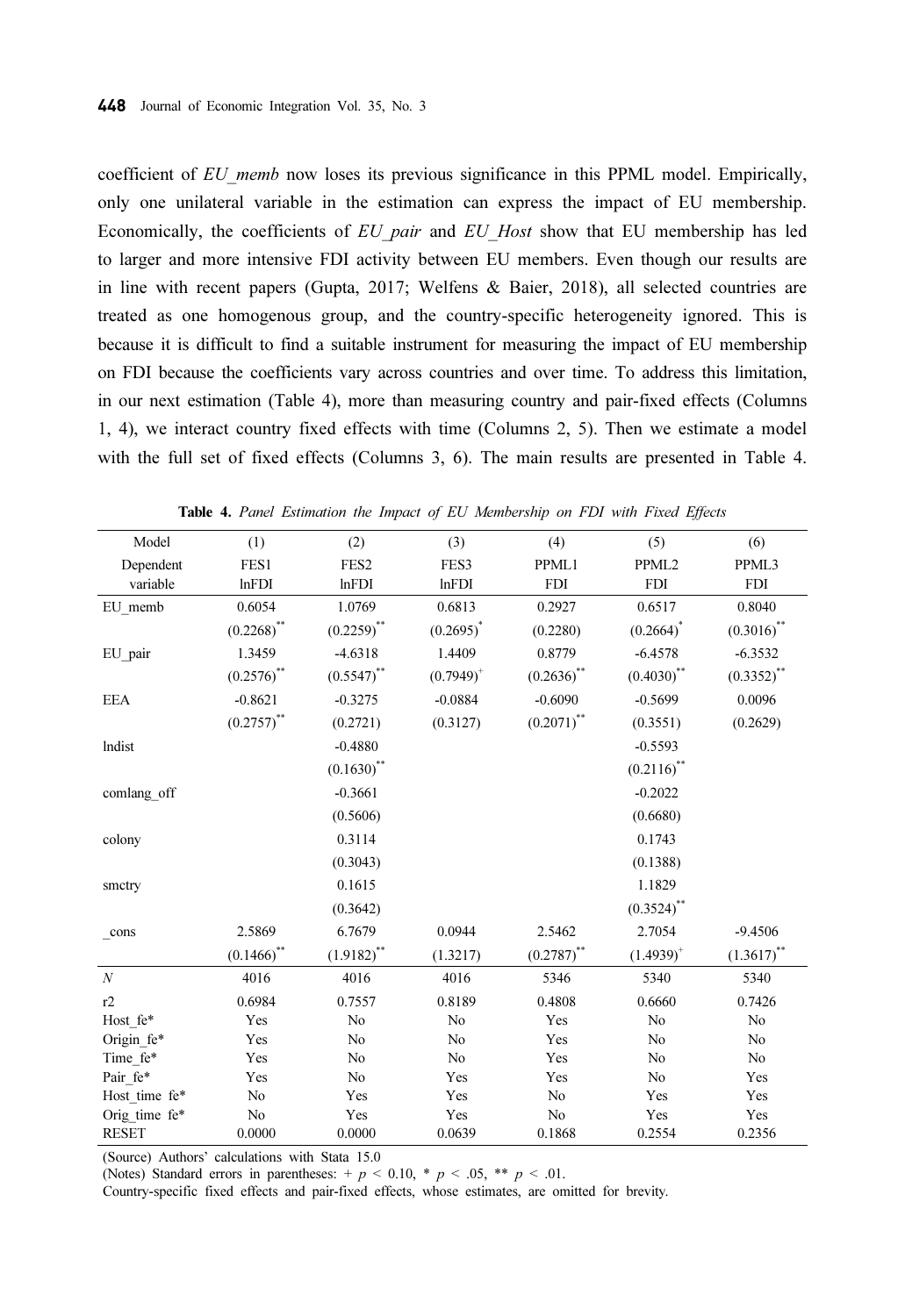As can be seen from the estimates in Columns 1 and 4, at least two EU dummies are positively related to FDI, whereas EEA has a negative coefficient. We used EEA as an aggregate measure that captures the average effect of all regional agreements. In general, it allows us to distinguish between the separate FDI effects of EU and non-EU agreement pairs. Nevertheless, the results ignore unobserved heterogeneity and time-varying country-specific variables (FDI regulation, trade policy, FDI activity in the condition of world financial crisis, for example). Next, the interaction of country-specific fixed effects with time (Columns 2 and 5) causes the positive and significant effects of EU memb on FDI but negative effects of EU pair. However, without including pair-fixed effects, the result could be distorted by endogeneity. Finally, we estimated the OLS and PPML models with the full fixed effects together (Columns 3 and 6). It was noted that the level of  $R^2$  and the p-values of the Ramsey RESET indicate that the PPML specification (column 6) is the most appreciated for this purpose. Only PPML models satisfied the misspecification test. Based on this, we provide estimates of the PPML model in column 6.

Once all fixed effects were introduced, we obtained a large, positive, and highly statistically significant estimate of the partial EU effect on FDI. Namely, the coefficient of  $EU$  memb is 0.804, which is higher in magnitude than in Columns 1-5 and translates into a sizable FDI volume effect of 123% (exp (0.804)-1)\*100%). We obtained the same result as Bruno et al. (2017), where the PPML coefficient of EU membership was 0.82, implying a positive FDI impact of 128%. We found that, between 1991 and 2017, EU membership led FDI inflows to be greater, on average, by about  $23%$ . Meanwhile, the effect of  $EU$  pair in our model (column 6) is negative and is 99% less than expected from the normal level. Despite this strong precedent, the effect of EU pair is highly statistically significant. Our findings are not controversial and are in line with papers about EU membership (Olivero & Yotov, 2012).

Making an analogy with trade literature (Baier et al., 2019; Baldwin, Forslid, & Haaland, 1996), we suggest that a positive coefficient of  $EU$  memb and a negative coefficient of  $EU$  pair indicate that two key impacts of EU integration—FDI creation and FDI diversion—occur simultaneously in the EU. After joining the EU, the new EU member countries received more FDI from the old EU members and less from non-EU member countries. Also, for the old EU members, the lower transportation and production costs and reduced FDI frictions made FDI in the accession countries more attractive than investment in the rest of the world.

As seen in Column 6 of Table 4, despite a negative value, the coefficient of  $EU$  pair are substantially larger than the effects of  $EU$  memb. Thus, we can assume that FDI diversion effects are much stronger for the old European economies than FDI creation effects for the NMS. While the accession country gains 26 potential investors, the old EU country gains only one, i.e., FDI diversion is only partly offset by FDI creation effects. However, a negative sign of the coefficient of EU pair can also indicate that EU membership is more powerfully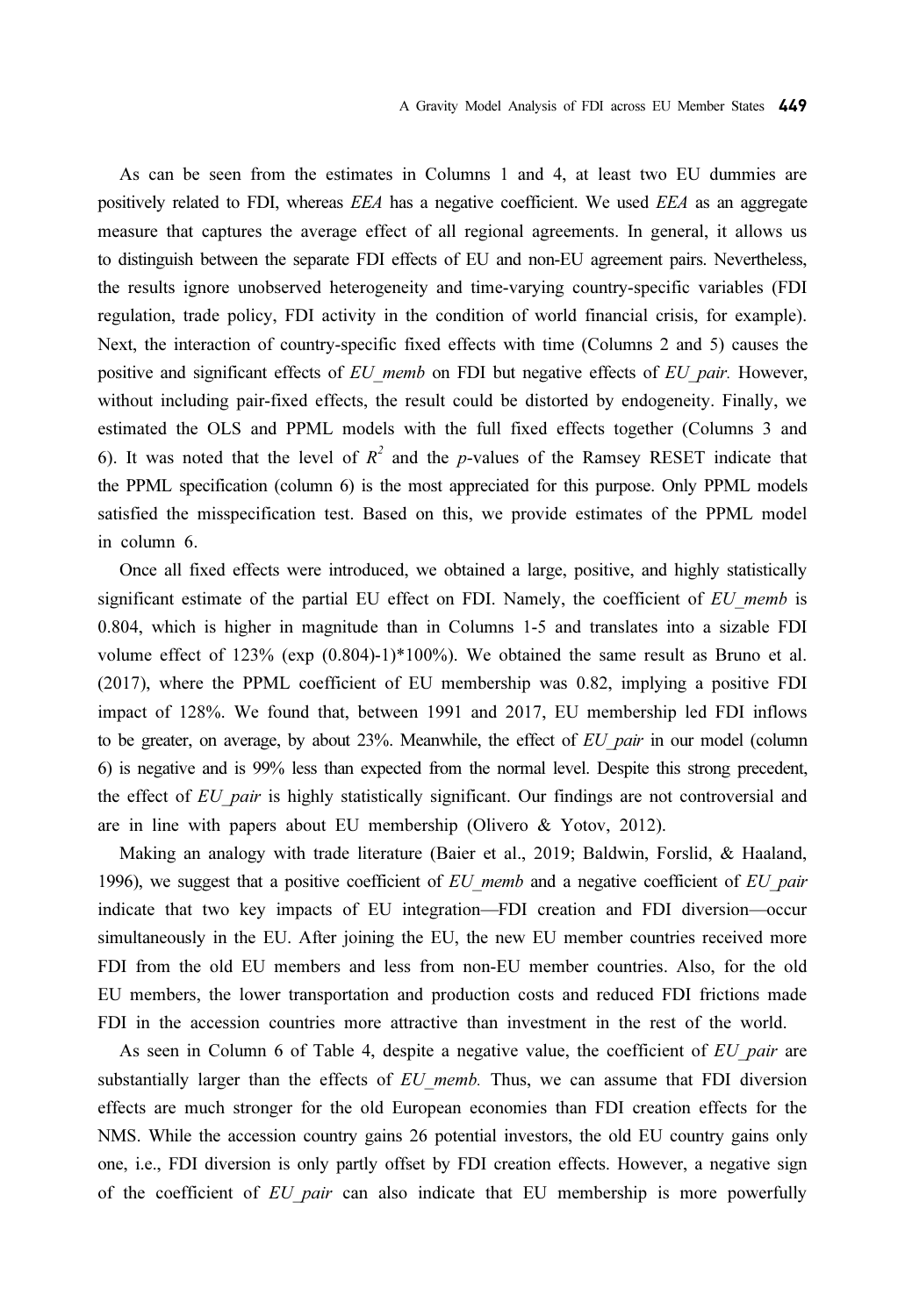determined by trade rather than FDI. Here, trade acts as a substitute for FDI and promotes a short-run strategy of horizontal FDI. Besides, the effect of participation in the EEA—i.e., access to the EEA and single market—is negative and not significant. It confirms that the EEA agreement is also formed in the pursuit of other, non-FDI goals.

In general, our estimates of the effects of EU membership on FDI are comparable to those in the related literature. For example, Cardamone and Scoppola, (2012) show that firms in the EU are mostly horizontally integrated, and the agreement may have a pronounced investment diversion effect. As in Bergstrand and Egger (2007) and Bruno et al. (2017), we obtained a similar impact of EU integration on FDI flows.

Meanwhile, FDI owing to EU enlargement was not a single event. Supposedly, the effect of EU integration on FDI may not be said to occur at the same time as official EU enlargement. From the analysis, FDI flows occurred both before and after decisions were made. This means that the impact of EU membership on FDI can be gradual. To evaluate this, we created a new FDI model with lagged variables. Additionally, to examine whether FDI, in turn, does not affect EU membership via pair-fixed effects, we tested a possible "reverse causality." For this, we created a new variable capturing the future level of EU membership. While the methodology of the influence of lagging and lead variables became popular in the trade literature (Baier et al. 2019; Yotov et al. 2016); in the FDI area it remain is scarce. We estimated phasing-in effects and future lead effects of the EU on FDI (Table 5) as a contribution to this literature.

Columns 1-3 report that partial effects of EU dummies are statistically significant, both for current and many lagged values of  $EU$  memb. It is remarkable, that the PPML coefficient EU memb ( $\beta$  = 0.82) indicates the same impact as in the previous specifications.

As seen in column 1, the PPML estimate of the future lead of EU memb is neither economically nor statistically different from zero. Also as emphasized by Baier and Bergstrand (2007), we found a non-significant and negative coefficient of EU lead, confirming the absence of reverse causality between FDI and EU membership. In other words, FDI does not cause a future level of EU memb, and, consequently, EU dummies are strictly exogenous to FDI inflows.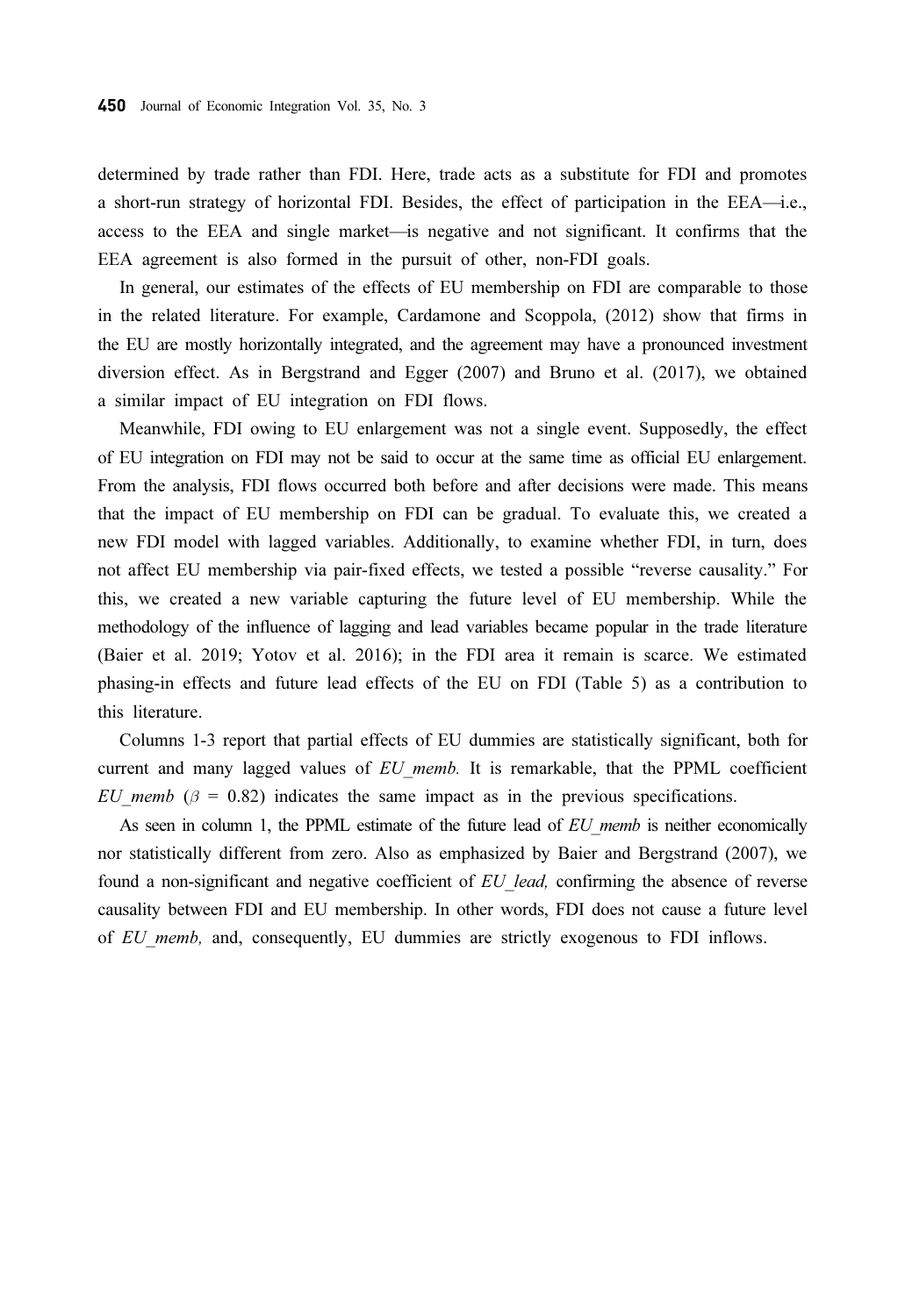| Model                           | (1)              | (2)                      | (3)             |
|---------------------------------|------------------|--------------------------|-----------------|
| Estimator<br>Dependent variable | PPML_lead<br>FDI | OLS_lag<br>lnFDI         | PPML lag<br>FDI |
| EU memb                         | 0.8062           | 0.6945                   | 0.8242          |
|                                 | $(0.3205)^*$     | $(0.3525)^*$             | $(0.4212)^*$    |
| EU pair                         | $-6.3673$        | $-5.9258$                | $-6.3215$       |
|                                 | $(0.3419)$ **    | $(1.1452)$ <sup>**</sup> | $(0.3852)$ **   |
| EU lead                         | $-0.1226$        |                          |                 |
|                                 | (0.2914)         |                          |                 |
| EU lagl                         |                  | $-2.3508$                | $-3.2033$       |
|                                 |                  | (2.3398)                 | $(1.0645)$ **   |
| $EU$ lag5                       |                  | 0.2178                   | 2.1296          |
|                                 |                  | $(1.1265)^{*}$           | (1.4879)        |
| $EU\_lag10$                     |                  | $-0.1257$                | 1.3789          |
|                                 |                  | (0.9635)                 | $(0.6125)^{*}$  |
| $EU$ lag12                      |                  | $-3.2151$                | $-3.7143$       |
|                                 |                  | $(0.7345)$ **            | $(0.4132)$ **   |
| $\cal N$                        | 5339             | 4839                     | 5313            |
| $R^2$                           | 0.7426           | 0.6024                   | 0.7418          |

Table 5. Estimating the Phasing-in Effects and Future Lead Effects of EU Integration

(Source) Authors' calculations with Stata 15.0

(Notes) Standard errors in parentheses:  $+p < 0.10$ , \*  $p < 0.05$ , \*\*  $p < 0.01$ . All estimates use country-time fixed effects and pair-fixed effects, which are omitted for brevity. Column (1) applies EU lead. Columns (2) and (3) introduce phasing-in effects of EU enlargement using OLS and PPML estimators, respectively.

As seen in column 1, the PPML estimate of the future lead of  $EU$  memb is neither economically nor statistically different from zero. Also as emphasized by Baier and Bergstrand (2007), we found a non-significant and negative coefficient of EU lead, confirming the absence of reverse causality between FDI and EU membership. In other words, FDI does not cause a future level of EU memb, and, consequently, EU dummies are strictly exogenous to FDI inflows.

Most important, Columns 2-3 confirm that the EU integration process is phased in over time and affects FDI inflows with lags. Indeed, despite the fact that PPML estimates usually are larger than the OLS estimation; both of them indicate that lagged EU dummies are statistically significant and mostly positive. These findings are consistent with results from related studies (Anderson et al., 2017; Bergstrand et al., 2015; Bruno et al., 2017), where the effects of integration agreements have remained significant for 10-15 years.

As seen in Columns 2-3, the average effects of EU memb more than doubled over 10 years  $(EU \text{ lag10})$  after the Europe Agreement was signed. In the first 10 years, new EU members were attractive for FDI because they successfully combined access to a large single market and competent locations, that is, they prevailed in horizontal FDI. However, these favorable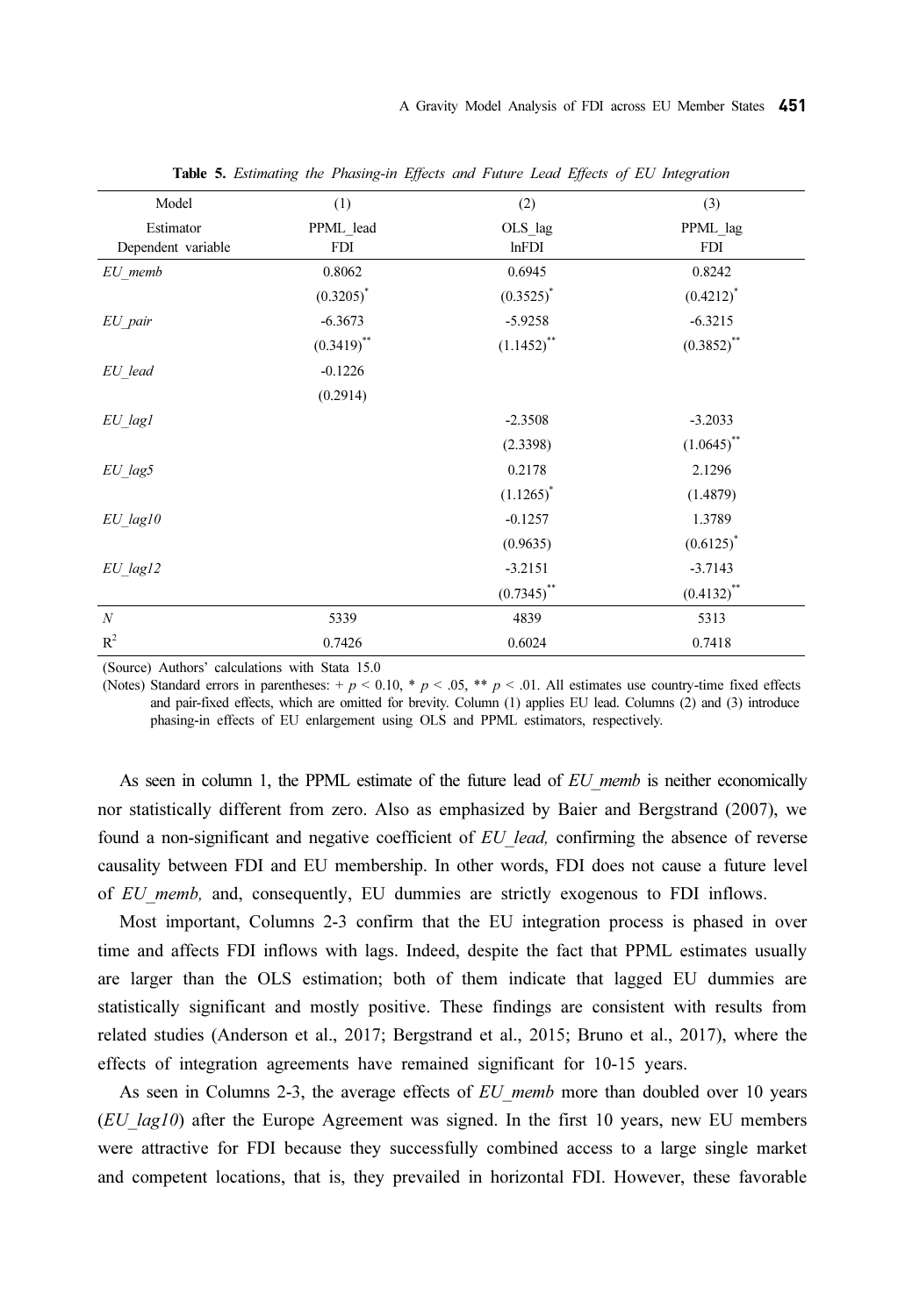determinants do not automatically translate to more FDI. In years 10-12, FDI inflows into NMS reached their peak and then decreased drastically compared to the previous years (Columns 2-3 of Table 5). Due to the structure of FDI barriers little liberalization occurred in the initial period, and most of the existing frictions were eliminated in the subsequent periods. The NMS expected to catch up with the EU-15 in a short period, but they did not enough capacity and potential, and hence, they needed more FDI. Thus, investors increased their new efficiency-seeking (vertical) FDI in the accession countries.

Amid current global declines in investment, MNCs from outside the EU, mostly from East Asia, have started using accession countries for FDI as a regional export platform. FDI involves transfers of intangible assets such as know-how, brands, patents, etc., in addition to traditional forms of FDI. In this sense, FDI has become a key instrument of international policy. In general terms, the lagged coefficients of EU membership demonstrate a stable, long-term positive effect of the EU on FDI inflows, which reveal a new type of FDI, incorporating both horizontal and vertical FDI.

## IV. Conclusions and Policy Implications

In policy circles, FDI is viewed as a key driver of prosperity and development in the NMS. While many authors propose different explanations for the significant growth of FDI after EU enlargement, theoretically there are two main reasons for FDI activity distinguished in the literature: market-seeking (horizontal FDI) with the intention to access a new market, and efficiency-seeking (vertical FDI) based on differences in relative factor endowments. In addition to the existing literature, we argue that FDI in the EU, combined with international trade, creates deeper links between member and non-member economies by stimulating technology transfers and fostering the exchange of know-how, by establishing the KC model, and by export platform FDI. Policymakers in the EU can use the determinants of FDI verified in this paper as economic arguments for liberalization by attaching FDI or regulation for operating with transport costs or setting the EU FDI screening.

The empirical analysis is based on the theoretical explanation of FDI determinants. To capture the patterns and reasons for FDI activity in the EU, we produced a gravity model for 39 countries between 1991 and 2017. To obtain reliable results, as an extension of FDI studies, we tried to address the main challenges in the gravity estimates, namely zero and negative FDI flows, MRs that were not included, and endogeneity of EU membership. As a specific challenge of the FDI estimation, we identified a method of building a sample with negative values.

Regarding the omission of zero flows, the results clearly illustrate that the OLS estimator with log-linear transformations cannot be recommended. As a solution, the PPML estimator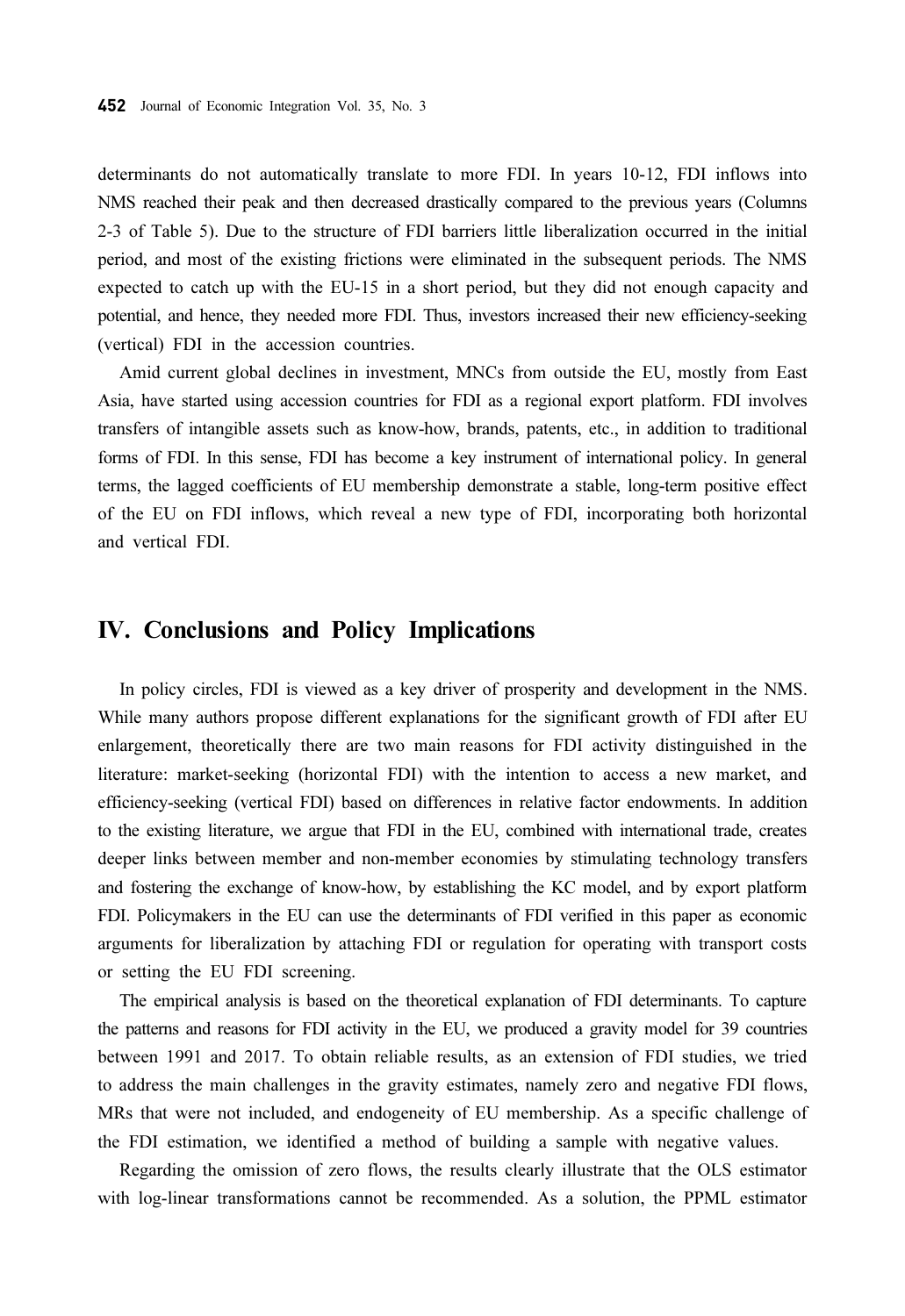is recommended because dependent variable is placed in levels. For disinvestment, we compared three estimates obtained by the transformation of negatives into 1 USD, by treating negatives as zero; and by dropping negative values from the sample. Because the dependent variable is measured in millions, we concluded that adding a completely arbitrary value (1 USD) does not disturb the interpretation of the coefficients. This enabled us to contribute to the existing literature.

Given that the level of MRs is a general equilibrium indicator that captures the effects of FDI liberalization between any two countries, we used various techniques to control for it. First, we specified an FDI gravity model with host- and origin-country fixed effects that will absorb observable and unobservable country-specific characteristics that vary across time. Second, to adequately control for the dynamic forces in our model, we combined country-specific fixed effects with time. Third, we added pair-fixed effects as a powerful tool to avoid endogeneity and control for all time-invariant bilateral costs. In the end, we tested a model with a full set of fixed effects with the mixed OLS and PPML estimators.

The results obtained from the FDI gravity estimates have several future policy implications. For example, due to the fact that labor cost has a significant effect on attracting FDI to the NMS, it is possible that policymakers could lower wages as a way of encouraging more intensive vertical FDI in the country. However, gravity estimates show that there are many other factors that increase horizontal FDI in turn. Namely, FDI positively correlated with GDP, and negatively with distance and FDI frictions. Richer countries are more attractive for FDI, but they spent a larger expenditure and have a higher transportation costs. but they will spend a larger expenditure. In this context, if the country is attempting to attract more FDI, it would be reasonable to develop its infrastructure, production, and institutes, as well as its labor quality rather than just reducing wages.

The impact of EU membership on FDI is the critical interest of this study. We found that between 1991 and 2017 EU membership led FDI inflows to be greater, on average, by approximately 23%. Adding various EU dummies and using PPML allowed us to partially estimate the unilateral effect of EU membership. Two key results of EU integration—FDI creation and FDI diversion—occur in the EU simultaneously. By joining the EU, the new EU member countries received more FDI from the old EU members and less from non-EU member countries.

Finally, we confirm that the impact of EU membership on FDI might not be instantaneous. The findings of lagged effects actually reinforced our proposition about the impact of EU membership on FDI.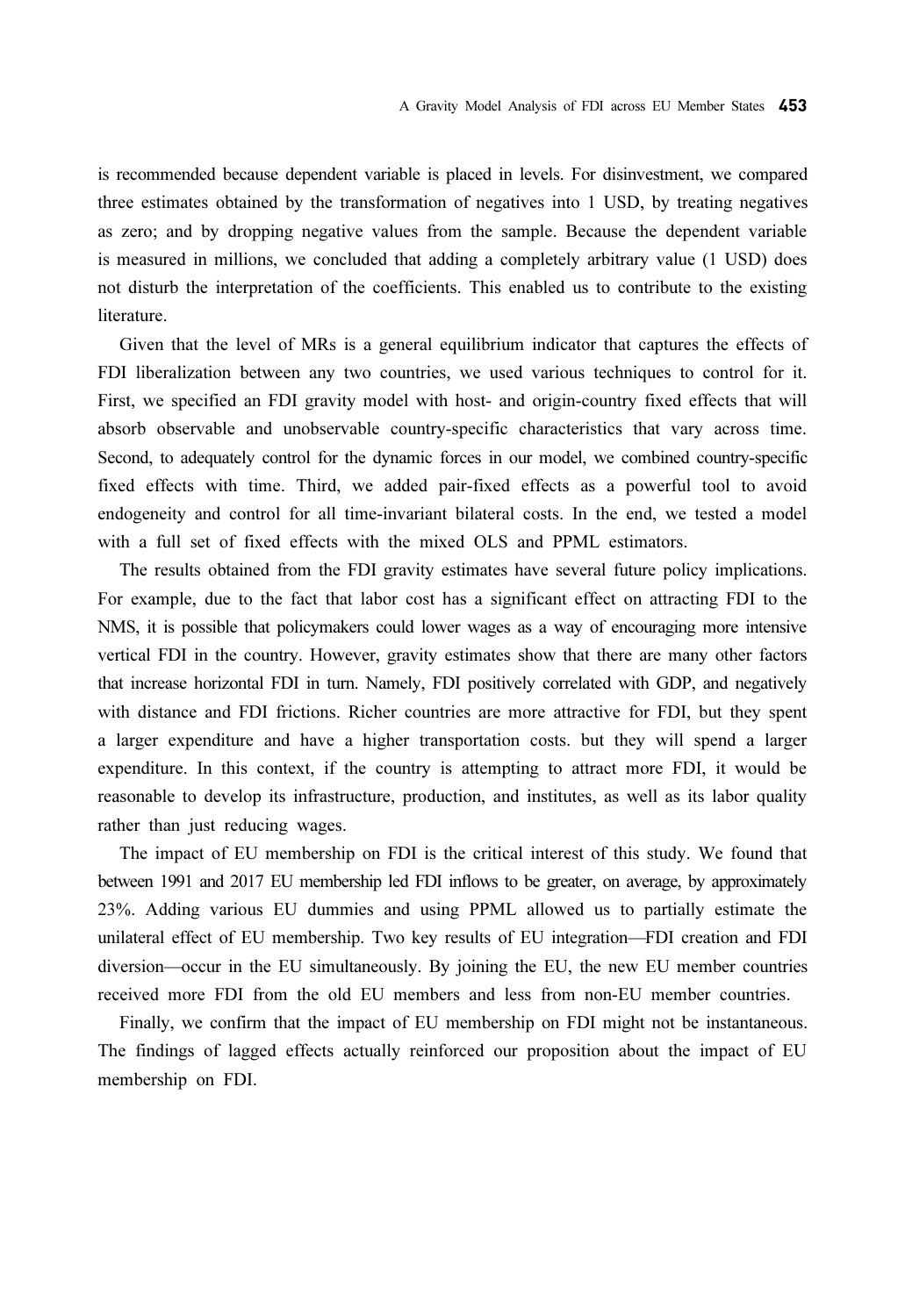## References

- Anderson, J. E., & Van Wincoop, E. (2003). Gravity with gravitas: A solution to the border puzzle. American Economic Review, 93(1), 170-192.
- Anderson, J. E., Larch, M., & Yotov, Y. (2019). Trade and investment in the global economy: A multi-country dynamic analysis. European Economic Review, 120. doi: https://doi.org/10.1016/j.euroecorev.2019.103 311
- Anderson, J., Larch, M., & Yotov, Y. (2017). Trade and investment in the global economy. CESifo Working Paper Series No. 6625. Retrieved from https://ssrn.com/abstract=3038677
- Asiedu, E. (2006). Foreign direct investment in Africa: The role of natural resources, market size, government policy, institutions, and political instability. World Economy, 29(1), 63-77.
- Baier, S., & Bergstrand, J. H. (2007). Do free trade agreements actually increase members' international trade? Journal of International Economics, 71(1), 72-95.
- Baier, S., Yotov, Y., & Zylkin, T. (2019). On the widely differing effects of free trade agreements: Lessons from twenty years of trade integration. Journal of International Economics, 116, 206-226.
- Baldwin, E., Forslid, R., & Haaland, J. (1996). Investment creation and diversion in Europe. The World Economy, 19(6), 635-659.
- Baltagi, B., Egger, H., & Pfafermayr, M. (2007). Estimating regional trade agreement effects on FDI in an interdependent world. Journal of Econometrics, 145(1-2), 194-208.
- Bergstrand, J. H., Larch, M., & Yotov, Y. (2015). Economic integration agreements, border effects, and distance elasticities in the gravity equation. European Economic Review, 78, 307-327.
- Bergstrand, J. H., & Egger, P. (2007). A knowledge-and-physical-capital model of international trade flows, foreign direct investment, and multinational enterprises. Journal of International Economics, 73(2), 278-308.
- Bevan, A., & Estrin, S. (2004). Foreign investment location and institutional development in transition economies. International Business Review, 13(1), 43-64.
- Blonigen, B. A. (2005). A review of the empirical literature on FDI determinants. Atlantic Economic Journal, 33(4), 383-403.
- Blonigen, B. A., & Piger, J. (2014). Determinants of foreign direct investment. Canadian Journal of Economics, 47(3), 775-812.
- Blonigen, B. A., Davies, R. B., Waddell, G. R., & H. T. Naughton (2007). FDI in space: Spatial autoregressive relationships in foreign direct investment. *European Economic Review*, 51(5), 1303-1335.
- Borrmann, C., Jungnickel, R., & Keller, D. (2005). What gravity models can tell us about the position of German FDI in Central and Eastern Europe. HWWA Discussion Papers, 328, Hamburg Institute of International Economics (HWWA). Retrieved from https://www.econstor.eu/bitstream/10419/19296/ 1/328.pdf
- Brainard, S. (1997). An empirical assessment of the proximity-concentration trade-off between multinational sales and trade. The American Economic Review, 87(4), 520-544.

Brakman, S. (2008). Foreign direct investment and the multinational enterprise. Cambridge, MA; MIT Press. Bruno, R., Campos, N., Estrin S., & Tian, M. (2017). Economic integration, foreign investment and international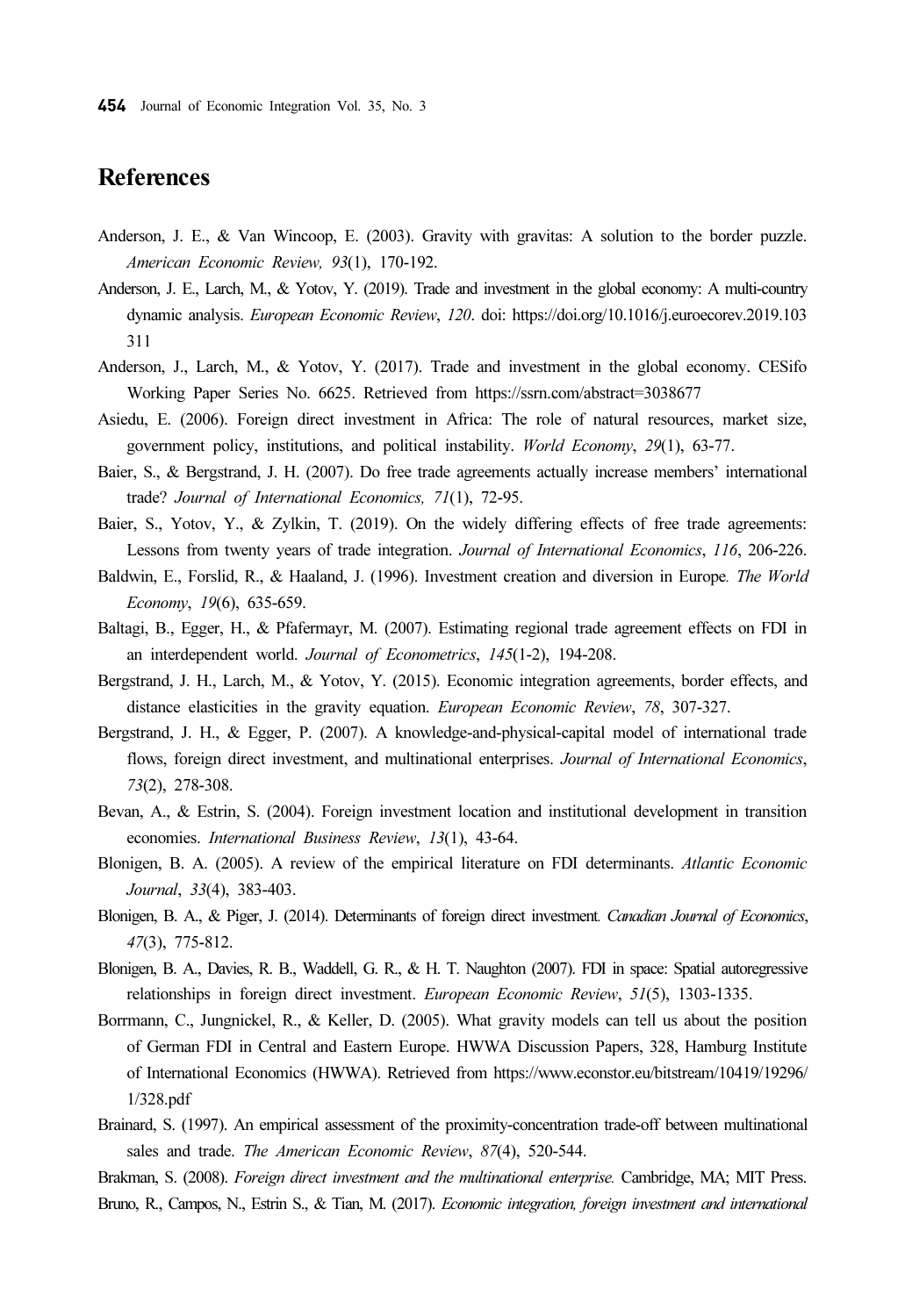trade: The effects of membership of the European Union. (CEP Discussion Papers, CEPDP1518). Centre for Economic Performance, London School of Economics and Political Science, London, UK.

- Campos, N., & Kinoshita, Y. (2008). Foreign direct investment and structural reforms: Evidence from Eastern Europe and Latin America (William Davidson Institute Working Paper, No. 906). Retrieved from https://econpapers.repec.org/RePEc:wdi:papers:2008-906
- Cardamone, P., & Scoppola, M. (2012). The impact of EU preferential trade agreements on foreign direct investment. The World Economy, 35(11), 1473-1501.
- Carr, D., Markusen, J. R., & Maskus, K. E. (2001). Estimating the knowledge-capital model of the multinational enterprise. American Economic Review, 91(3), 693-708.
- Cieślik, A. (2017). Determinants of MNE Activity in Poland: the case of firms from EU-15. Entrepreneurial Business and Economics Review, 5(1), 151-167.
- Cieślik, A. (2019). What attracts multinational enterprises from the new EU member states to Poland? Eurasian Business Review, 10, 253-269.
- Contessi, C., & Weinberger, A. (2009). Foreign direct investment, productivity, and country growth: An overview. Federal Reserve Bank of St. Louis Review, 91(2), 61-78.
- Davies, R. B. (2003). Tax treaties, renegotiations, and foreign direct investment. *Economic Analysis and* Policy, 33(2), 251-273.
- Dellis, K., Sondermann, D., & Vansteenkiste, I. (2017). Determinants of FDI Inflows in advanced economies: Does the quality of economic structures matter? (ECB Working Paper, No. 2066). Retrieved from https://ssrn.com/abstract=2990996
- Dunning, J. H. (1977). Trade, location of economic activity and the MNE: A search for an eclectic approach. In The international allocation of economic activity (pp. 395-418). London: Palgrave Macmillan.
- Eicher, T. S., Helfman, L., & Lenkoski, A. (2011). Robust FDI determinants: Bayesian model averaging in the presence of selection bias. Journal of Macroeconomics, 34(3), 637-651.
- Gupta, V. (2017). Exploring the relation between human capital and foreign direct investment Indian context. Journal of Industrial Statistics, 6(1), 89-107.
- Jirasavetakul, L., & Rahman, J. (2018). Foreign direct investment in new member states of the EU and Western Balkans: Taking stock and assessing prospects (IMF Working Papers, 187). Retrieved from https://www.imf.org/en/Publications/WP/Issues/2018/08/21/Foreign-Direct-Investment-in-New-Memb er-State-of-the-EU-and-Western-Balkans-Taking-Stock-and-46152
- MacDougall, G. D. A. (1960). The benefits and costs of private investment from abroad: A theoretical approach. Economic Record, 36(73), 13-35.
- Markusen, J. R. (2002). Multinational firms and the theory of international trade. MIT Press. https://mitpres s.mit.edu/books/multinational-firms-and-theory-international-trade
- Markusen, J. R. (2013). Multinational firms. In D. Bernhofen, R. Falvey, D. Greenaway, & U. Kreickemeier (Eds.), Palgrave Handbook of International Trade (236-262). Basingstoke, Palgrave Macmillan. https://link.springer.com/chapter/10.1007/978-0-230-30531-1\_8
- Mistura, F., & Roulet, C. (2019). The determinants of foreign direct investment: Do statutory restrictions matter? OECD Working Papers on International Investment 2019/01, OECD Publishing. Retrieved from https://ideas.repec.org/p/oec/dafaaa/2019-01-en.html